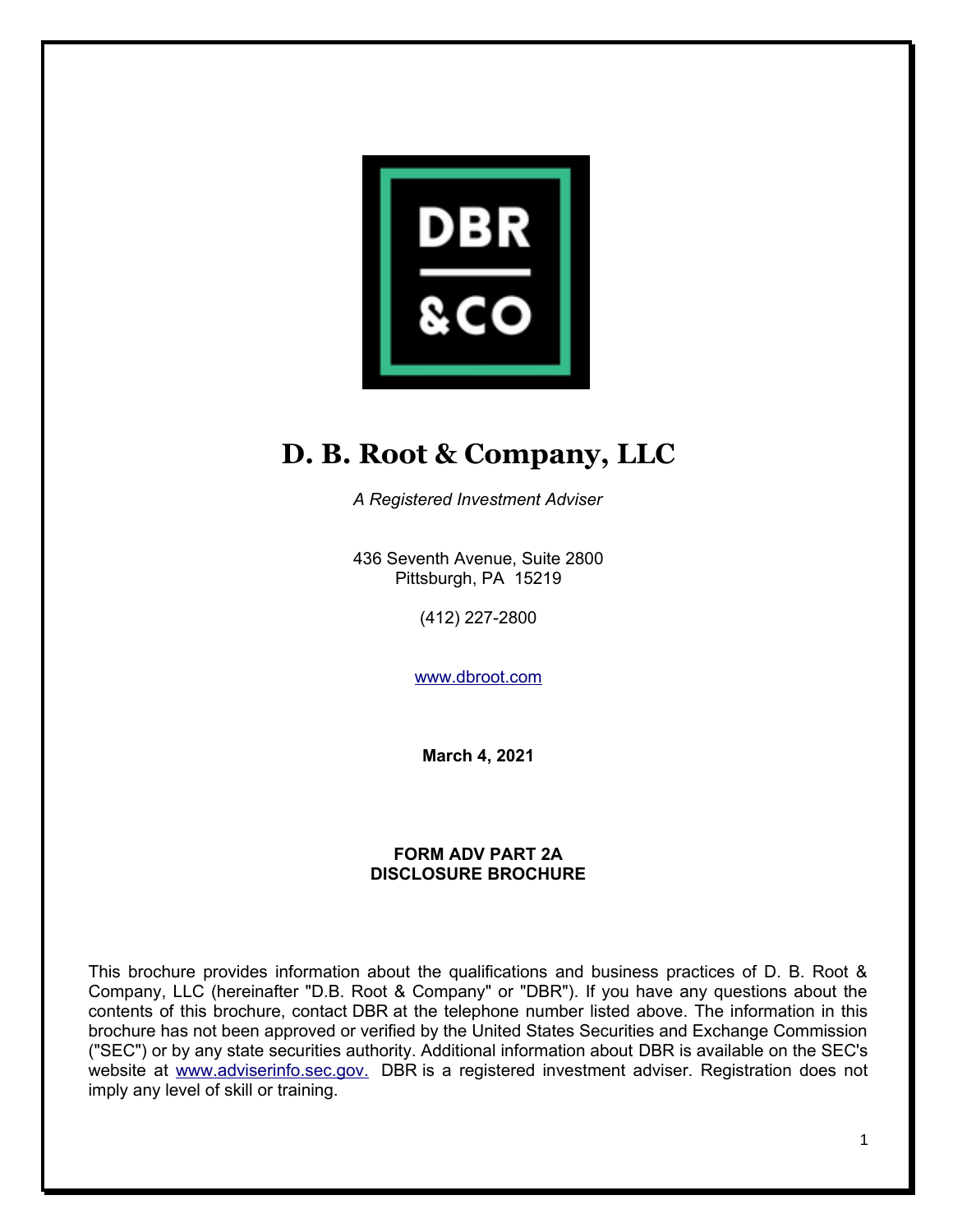# **Item 2 Summary of Material Changes**

In this Item, DBR is required to discuss any material changes that have been made to this Disclosure Brochure since its last annual amendment, dated March 19, 2020.

The following material change has occurred:

- Section 18 Financial Information: On April 17, 2020, D. B. Root & Company, LLC received a Paycheck Protection Program ("PPP") loan under the federal governments Coronavirus Aid, Relief, and Economic Security ("CARES") Act.
- Effective March 1, 2021, Dana Zarnich became the Chief Compliance Officer.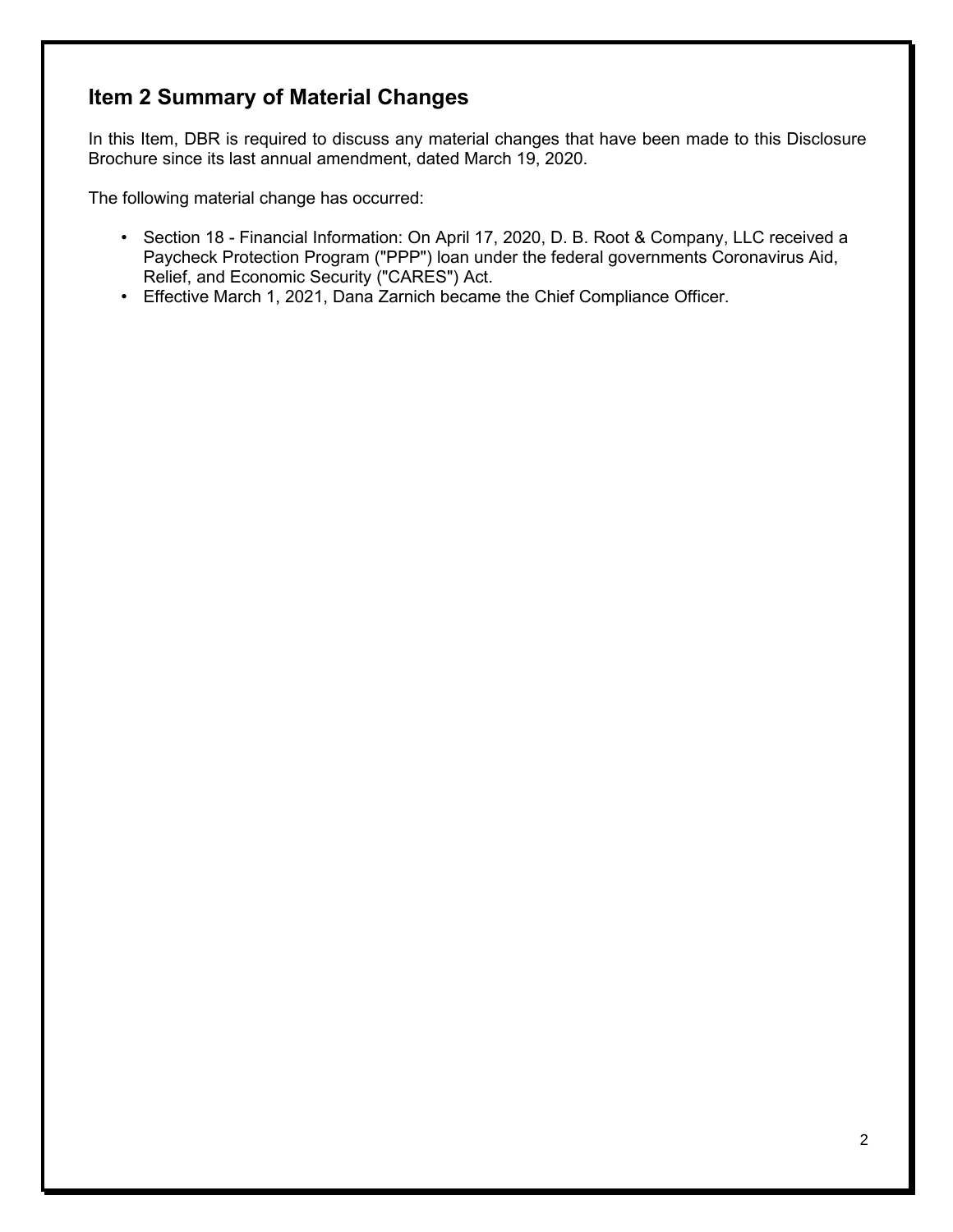# **Item 3 Table of Contents**

| Item 1 Cover Page                                                                             | Page 1  |
|-----------------------------------------------------------------------------------------------|---------|
| Item 2 Summary of Material Changes                                                            | Page 2  |
| Item 3 Table of Contents                                                                      | Page 3  |
| Item 4 Advisory Business                                                                      | Page 4  |
| Item 5 Fees and Compensation                                                                  | Page 9  |
| Item 6 Performance-Based Fees and Side-By-Side Management                                     | Page 12 |
| Item 7 Types of Clients                                                                       | Page 12 |
| Item 8 Methods of Analysis, Investment Strategies and Risk of Loss                            | Page 13 |
| Item 9 Disciplinary Information                                                               | Page 15 |
| Item 10 Other Financial Industry Activities and Affiliations                                  | Page 15 |
| Item 11 Code of Ethics, Participation or Interest in Client Transactions and Personal Trading | Page 16 |
| Item 12 Brokerage Practices                                                                   | Page 17 |
| Item 13 Review of Accounts                                                                    | Page 20 |
| Item 14 Client Referrals and Other Compensation                                               | Page 21 |
| Item 15 Custody                                                                               | Page 21 |
| Item 16 Investment Discretion                                                                 | Page 21 |
| Item 17 Voting Client Securities                                                              | Page 22 |
| Item 18 Financial Information                                                                 | Page 22 |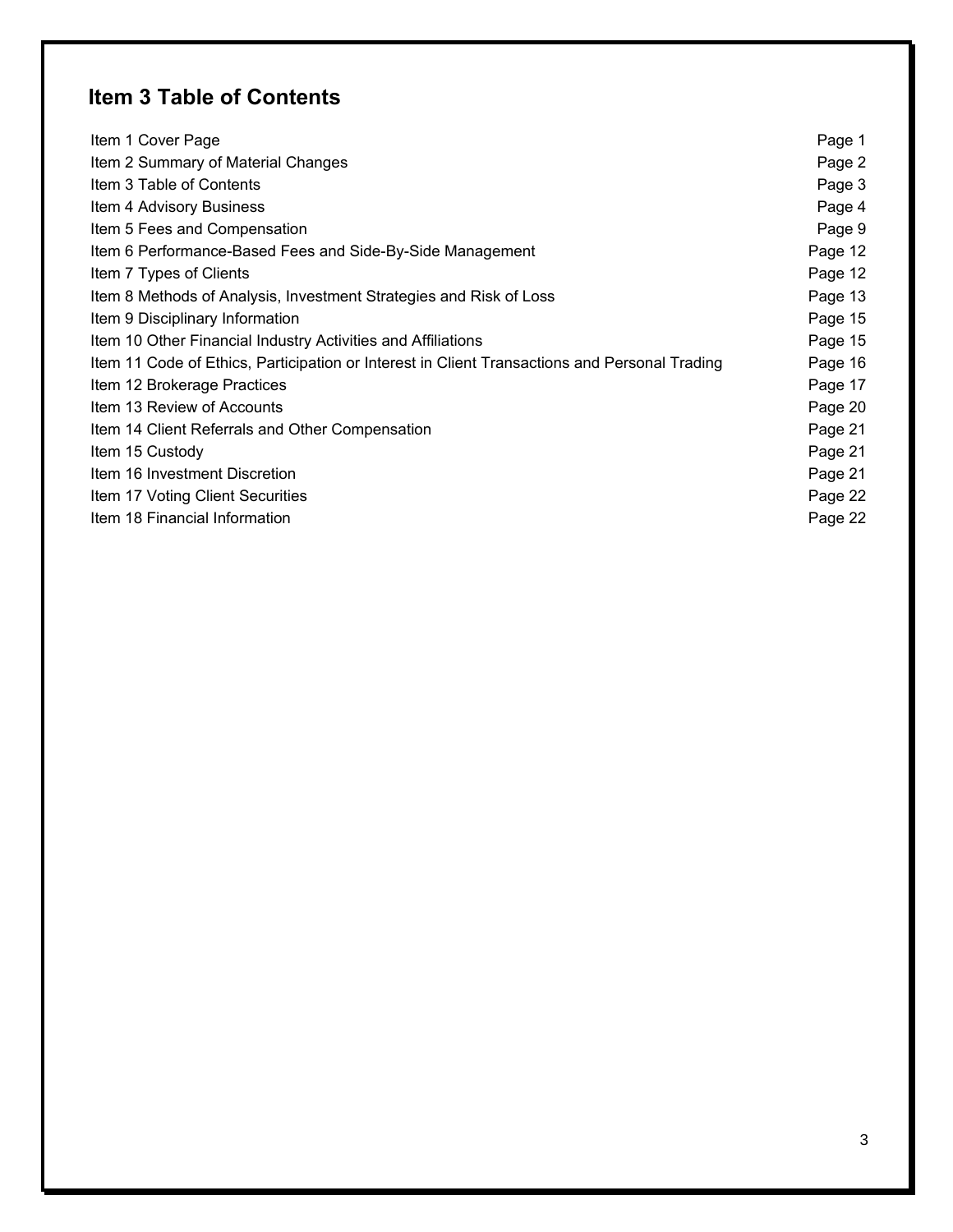# **Item 4 Advisory Business**

DBR offers a variety of advisory services, which include financial planning, consulting, and investment management services. Prior to rendering any of the foregoing advisory services, clients are required to enter into one or more written agreements with DBR setting forth the relevant terms and conditions of the advisory relationship (the "Account Agreement").

DBR was registered as an investment adviser in September 2015 and is owned principally by David Root. Mr. Root has served as an investment advisor representative of the predecessor firm to D.B. Root & Company since 1994. DBR also provides advisory services under the following business names: DBR & Co., DBR Fiduciary Plan Solutions, DBR Next and DBR & Co. Wealth Partners.

As of December 31, 2020, DBR had approximately \$711,788,403 in assets under management, all of which was managed on a discretionary basis, as well as \$7,231,258,673 in assets under advisement which are managed on a non-discretionary basis.

While this brochure generally describes the business of DBR, certain sections also discuss the activities of its Supervised Persons, which refer to DBR's officers, partners, directors (or other persons occupying a similar status or performing similar functions), employees or any other person who provides investment advice on DBR's behalf and is subject to DBR's supervision or control.

#### **Financial Planning and Consulting Services**

DBR offers clients a broad range of financial planning and consulting services, which may include any or all of the following functions:

- 
- Cash Flow Forecasting  **Risk Management**
- Trust and Estate Planning  **Charitable Giving**
- 
- Investment Consulting Tax Planning
- 
- Fiduciary Advisory Services
- Business Planning  **Retirement Planning** 
	-
	-
- Financial Reporting  **Distribution Planning** 
	-
- Insurance Planning  **Manager Due Diligence**

While each of these services is available on a stand-alone basis, certain of them may also be rendered in conjunction with investment portfolio management as part of a comprehensive wealth management engagement (described in more detail below).

In performing these services, DBR is not required to verify any information received from the client or from the client's other professionals (e.g., attorneys, accountants, etc.,) and is expressly authorized to rely on such information. DBR may recommend that clients engage DBR for additional related services, its Supervised Persons in their individual capacities as insurance agents or registered representatives of a broker-dealer and/or other professionals to implement its recommendations. Clients are advised that a conflict of interest exists if clients engage DBR or its affiliates to provide additional services for compensation. Clients retain absolute discretion over all decisions regarding implementation and are under no obligation to act upon any of the recommendations made by DBR under a financial planning or consulting engagement. Clients are advised that it remains their responsibility to promptly notify DBR of any change in their financial situation or investment objectives for the purpose of reviewing, evaluating or revising DBR's recommendations and/or services.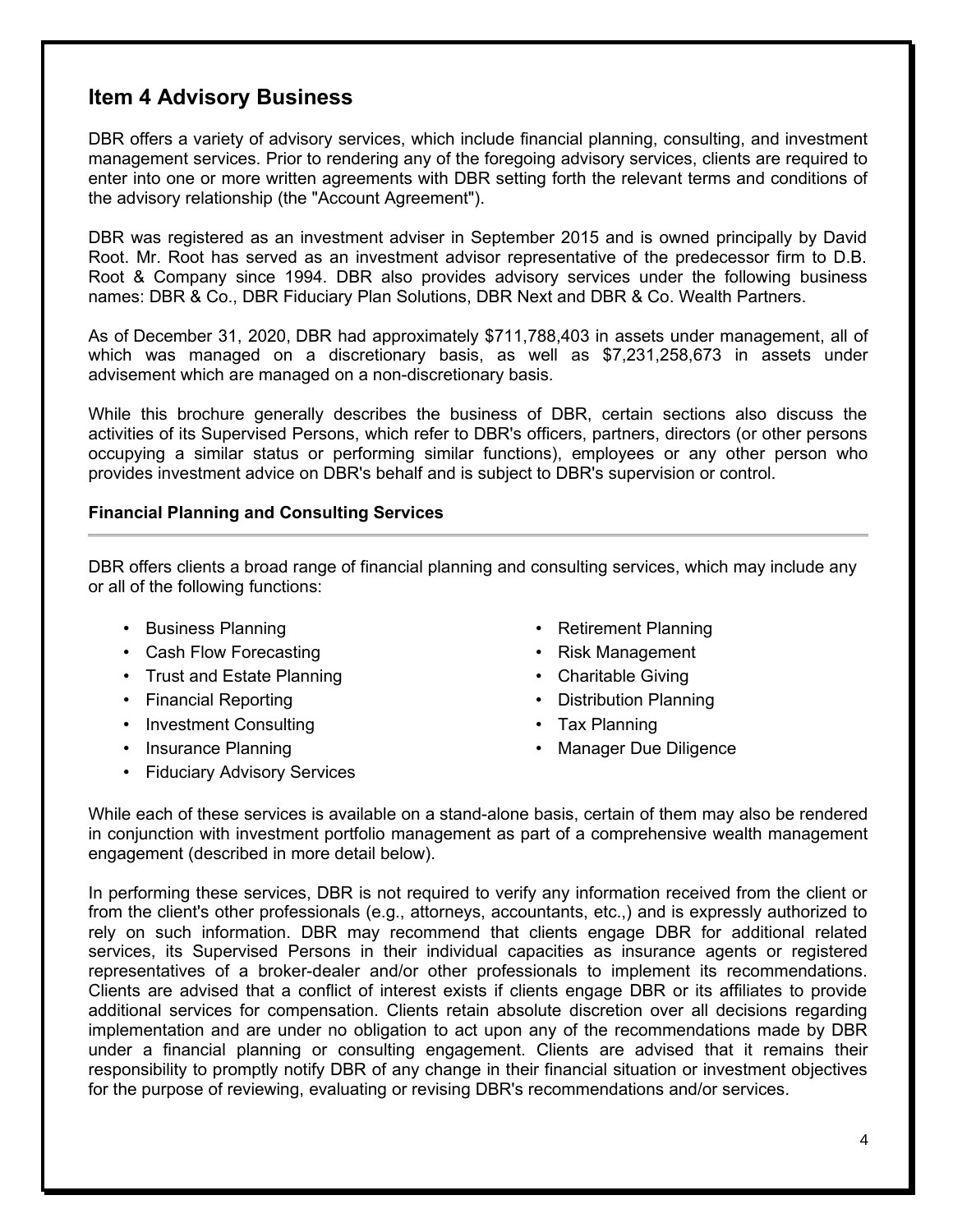#### **Investment and Wealth Management Services**

DBR manages client investment portfolios on a discretionary basis. In addition, DBR may provide clients with wealth management services which include a broad range of comprehensive financial planning and consulting services as well as discretionary management of investment portfolios.

DBR primarily allocates client assets among various mutual funds, exchange-traded funds ("ETFs"), individual debt and equity securities, and independent investment managers ("Managers") in accordance with their stated investment objectives.

Where appropriate, DBR may also provide advice about any type of legacy position or other investment held in client portfolios. Clients can engage DBR to manage and/or advise on certain investment products that are not maintained at their primary custodian, such as variable life insurance and annuity contracts and assets held in employer sponsored retirement plans and qualified tuition plans (i.e., 529 plans). In these situations, DBR directs or recommends the allocation of client assets among the various investment options available with the product. These assets are generally maintained at the underwriting insurance company or the custodian designated by the product's provider.

DBR tailors its advisory services to meet the needs of its individual clients and seeks to ensure, on a continuous basis, that client portfolios are managed in a manner consistent with those needs and objectives. DBR consults with clients on an initial and ongoing basis to assess their specific risk tolerance, time horizon, liquidity constraints and other related factors relevant to the management of their portfolios. Clients are advised to promptly notify DBR if there are changes in their financial situation or if they wish to place any limitations on the management of their portfolios. Clients can impose reasonable restrictions or mandates on the management of their accounts if DBR determines, in its sole discretion, the conditions would not materially impact the performance of a management strategy or prove overly burdensome to DBR's management efforts.

#### **Use of Managers**

As mentioned above, DBR may select certain Managers to actively manage a portion of its clients' assets. The specific terms and conditions under which a client engages a Manager may be set forth in a separate written agreement with the designated Manager. In addition to this brochure, clients may also receive the written disclosure documents of the respective Managers engaged to manage their assets.

DBR evaluates a variety of information about Managers, which includes the Managers' public disclosure documents, materials supplied by the Managers themselves and other third-party analyses it believes are reputable. To the extent possible, DBR seeks to assess the Managers' investment strategies, past performance and risk results in relation to its clients' individual portfolio allocations and risk exposure. DBR also takes into consideration each Independent Manager's management style, returns, reputation, financial strength, reporting, pricing and research capabilities, among other factors.

DBR continues to provide services relative to the discretionary selection of the Managers. On an ongoing basis, DBR monitors the performance of those accounts being managed by Managers. DBR seeks to ensure the Managers' strategies and target allocations remain aligned with its clients' investment objectives and overall best interests.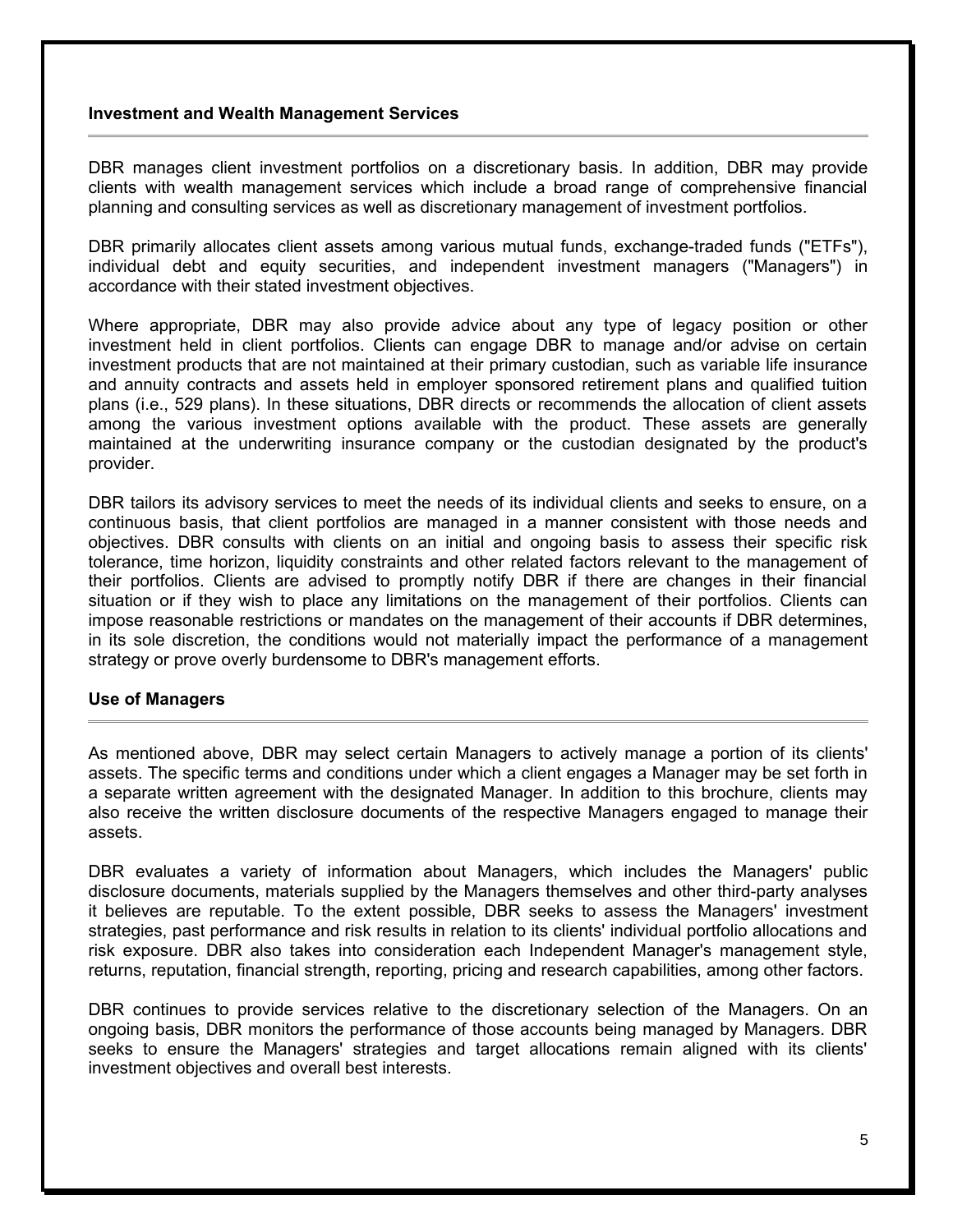#### **Investment Consulting Services**

DBR also provides a variety of investment consulting services to third parties, including other investment advisory firms. When providing such services, DBR has no obligation to implement its investment recommendations and clients are free to accept or reject such recommendations.

#### **Retirement Plan Services**

DBR offers a wide range of discretionary and non-discretionary retirement plan services, including nondiscretionary retirement plan consulting services, to employer-sponsored retirement plans ("Plans") and their participants.

#### **Discretionary Investment Advisory Services**

When providing these services, DBR will exercise full discretionary authority over assets of the Plan, in the same the manner that it exercises investment discretion over non-retirement plan accounts. If the Plan is covered by the Employee Retirement Income Security Act of 1974 ("ERISA"), DBR will perform these investment advisory services to the Plan as a "fiduciary" under ERISA Section 3(38).

#### **Non-Discretionary Investment Advisory Services**

These services are designed to allow the employer or plan sponsor ("sponsor") to retain full discretionary authority or control over assets of the Plan. DBR will make investment recommendations to the Plan Sponsor, but it will not exercise investment discretion over those assets. If the Plan is covered by ERISA, DBR will perform these investment advisory services to the Plan as a "fiduciary" under ERISA Section 3(21).

The Sponsor may also engage DBR to perform one or more of the following non-discretionary investment advisory services:

#### **Investment Policy Statement ("IPS")**

DBR will review with the Sponsor the investment objectives, risk tolerance and goals of the Plan. If the Plan does not have an IPS, DBR will provide recommendations to the Sponsor to assist with establishing an IPS. If the Plan has an existing IPS, DBR will review it for consistency with the Plan's objectives. If the IPS does not represent the objectives of the Plan, DBR will recommend revisions to align the IPS with the Plan's objectives.

Advice Regarding Designated Investment Alternatives ("DIAs") Based on the Plan's IPS or other guidelines established by the Plan, DBR will review the investment options available to the Plan and will make recommendations to assist the Sponsor with selecting DIAs to be offered to Plan participants. Once the Sponsor selects the DIAs, DBR will, periodically and/or upon reasonable request, provide reports and information to assist the Sponsor with monitoring the DIAs. If a DIA is required to be removed, DBR will provide recommendations to assist the Sponsor with replacing the DIA.

#### **Advice Regarding Designated Investment Alternatives ("DIAs")**

Based on the Plan's IPS or other guidelines established by the Plan, DBR will review the investment options available to the Plan and will make recommendations to assist the Sponsor with selecting DIAs to be offered to Plan participants. Once the Sponsor selects the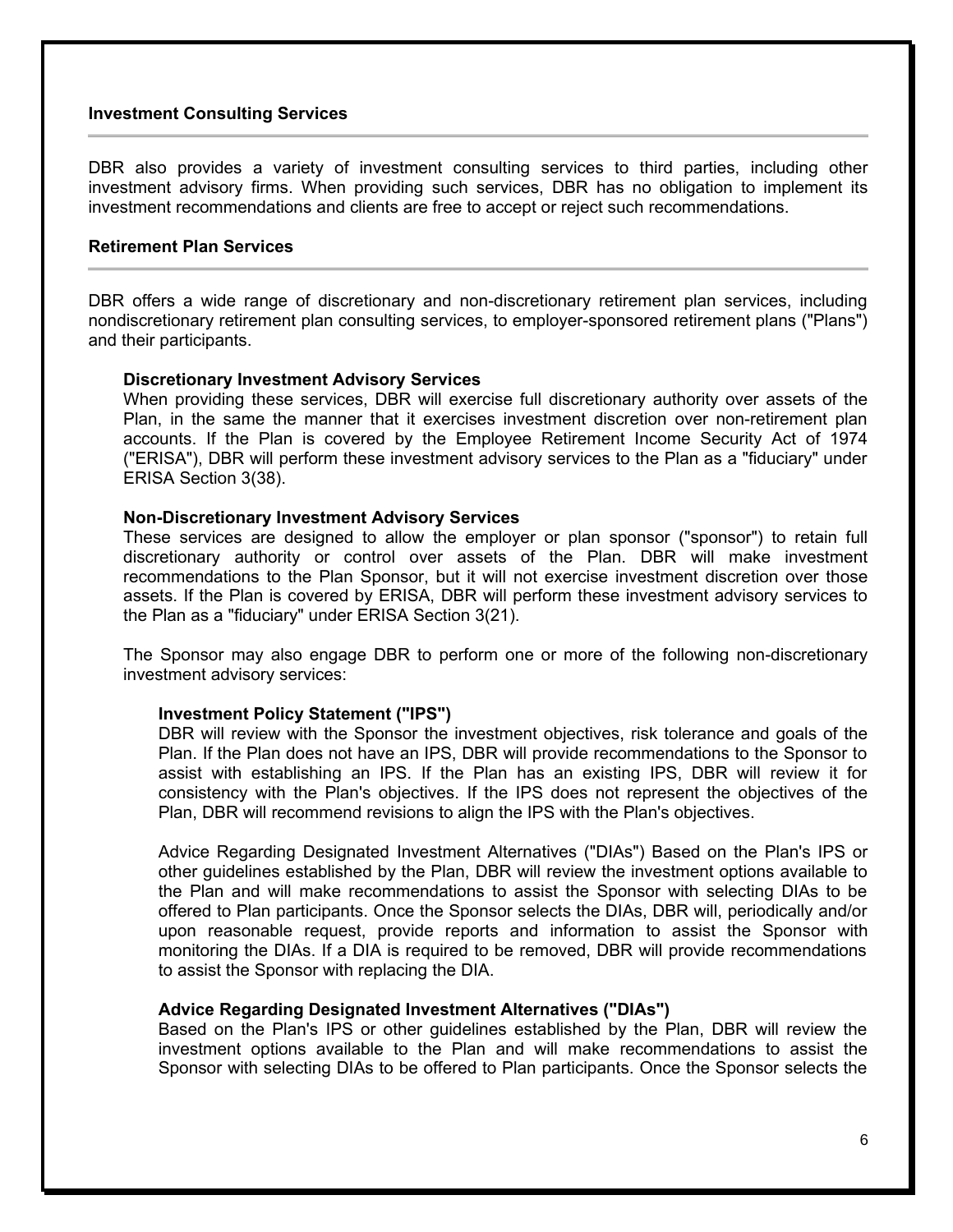DIAs, DBR will, periodically and/or upon reasonable request, provide reports and information to assist the Sponsor with monitoring the DIAs. If a DIA is required to be removed, DBR will provide recommendations to assist the Sponsor with replacing the DIA.

#### **Advice Regarding Model Asset Allocation Portfolios ("Models")**

Based on the Plan's IPS or other guidelines established by the Plan, DBR will make recommendations to assist the Sponsor with creating risk-based investment strategies or models comprised solely among the Plan's DIAs. Once the Sponsor approves the models, the Advisor will provide reports, information and recommendations, on a periodic basis, designed to assist the Sponsor with monitoring the models. Upon reasonable request, and depending upon the capabilities of the recordkeeper, DBR will make recommendations to the Sponsor to reallocate and/or rebalance the models to maintain their desired allocations.

#### **Advice Regarding Third-Party Advisors and/or Managers**

Based on the Plan's IPS or other investment guidelines established by the Plan, DBR will review the Manager(s) available to the Plan and will make recommendations to assist the Sponsor with selecting a Manager to manage some or all of the Plan's investments. Once the Sponsor approves a Manager, DBR will provide reports, information and recommendations, on a periodic basis, designed to assist the Sponsor with monitoring the Managers. If the IPS criteria require any manager to be removed, DBR will provide recommendations to assist the Sponsor with evaluating replacement Managers.

#### **Advice Regarding Qualified Default Investment Alternatives ("QDIA(s)")**

Based on the Plan's IPS or other guidelines established by the Plan, DBR will review the investment options available to the Plan and will make recommendations to assist the Sponsor with selecting or replacing the Plan's QDIA(s).

#### **Participant Investment Advice**

DBR will meet with Plan participants, upon reasonable request, to collect information necessary to identify the participant's investment objectives, risk tolerance, time horizon, etc. DBR will provide written recommendations to assist the participant with creating a portfolio using the Plan's DIAs or models, if available. The participant retains sole discretion over the investment of their account.

#### **Retirement Plan Consulting Services**

Retirement Plan Consulting Services assist the Sponsor in meeting its fiduciary duties to administer the Plan in the best interests of Plan participants and their beneficiaries. Retirement Plan Consulting Services are performed so that they would not be considered "investment advice" under ERISA and, consequently, DBR is not acting as a fiduciary under ERISA. The Sponsor may elect any of the following services:

#### **Administrative Support**

- Assist the Sponsor in reviewing objectives and options available through the Plan
- Review Plan Committee structure and administrative policies/procedures
- Recommend participant education and communication policies
- Provide articles for inclusion in the Sponsor's newsletter
- Assist with development/maintenance of fiduciary audit file and document retention policies
- Deliver fiduciary training and/or education periodically or upon reasonable request
- Assist with coordinating participant disclosures
- Recommend procedures for responding to participant requests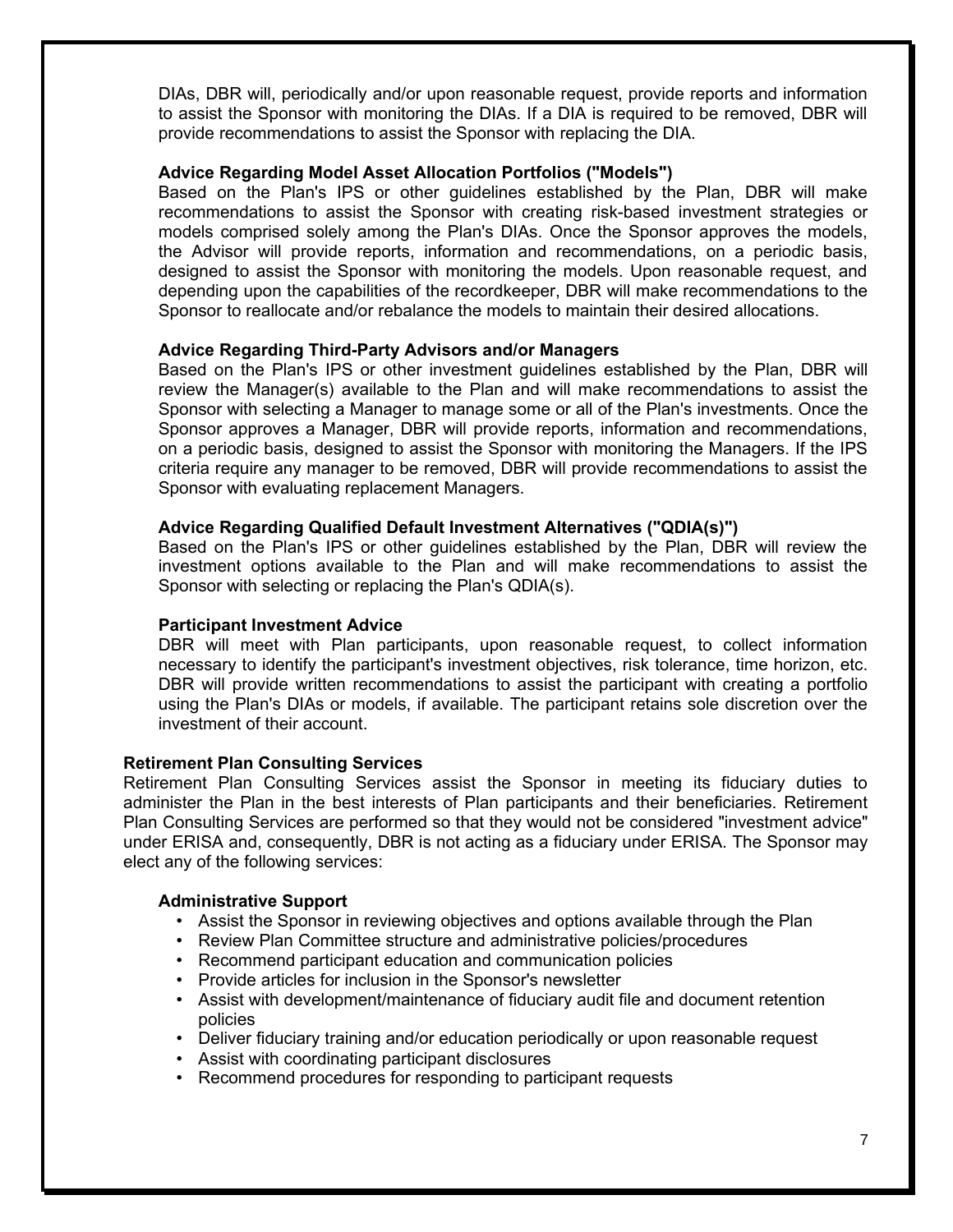#### **Service Provider Support**

- Confirm whether Covered Service Provider ("CSP") reporting systems can account for investment fee levelization
- Assist Plan fiduciaries with a process to select, monitor and replace service providers
- Assist Plan fiduciaries with review of CSPs and fee benchmarking
- Provide reports and/or information designed to assist Plan fiduciaries with monitoring CSPs
- Assist with use of ERISA Spending Accounts or Plan Expense Recapture Accounts to pay CSPs
- Assist with preparation and review of Requests for Proposals and/or Information
- Coordinate and assist with CSP replacement and conversion

#### I**nvestment Monitoring Support**

- Periodic review of investment policy in the context of Plan objectives
- Assist the Plan investment committee with monitoring investment performance
- Assist with monitoring any of the Managers
- Educate Plan investment committee members, as needed, regarding replacement of DIAs and/or QDIA(s)

#### **Participant Services**

- Facilitate group enrollment meetings and coordinate investment education
- Assist Plan participants with financial wellness education, retirement planning and/or gap analysis

#### **Additional Retirement Services Provided Outside of the Agreement**

In providing Retirement Plan Services, DBR may establish a client relationship with one or more plan participants or beneficiaries. Such client relationships develop in various ways, including, without limitation:

- as a result of a decision by the participant or beneficiary to purchase services from DBR not involving the use of Plan assets;
- as part of an individual or family financial plan for which any specific recommendations concerning the allocation of assets or investment recommendations relating to assets held outside of the plan; or
- through a rollover of an Individual Retirement Account ("IRA Rollover").

If DBR is providing Retirement Plan Services to a plan, it may, when requested by a Plan participant or beneficiary, arrange to provide services to that participant or beneficiary through a separate agreement. If a Plan participant or beneficiary desires to affect an IRA Rollover from the plan to an account advised or managed by DBR, DBR may have a conflict of interest if its fees are reasonably expected to be higher than those paid to the Plan in connection with the Retirement Plan Services. DBR will complete the Intake Form for IRA Rollovers, Transfers and Distributions and disclose all applicable fees and other material changes prior to opening an IRA account, but any decision to affect the rollover or about what to do with the rollover assets remain that of the participant or beneficiary alone.

In providing these optional services, DBR may offer employers and employees information on other financial and retirement products or services which it offers.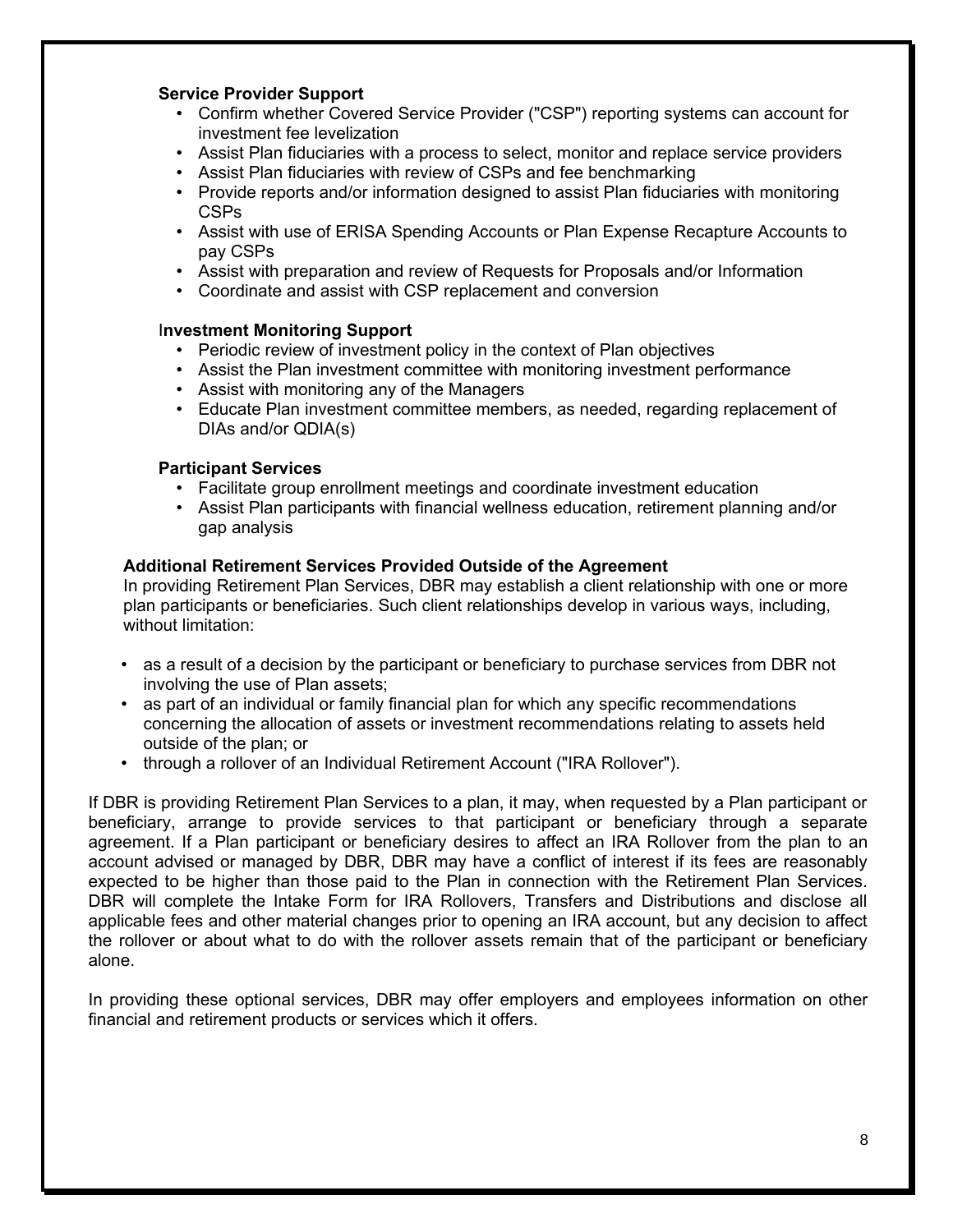### **Item 5 Fees and Compensation**

DBR offers services on a fee basis, which includes fixed fees, fees based upon assets under management or advisement. Additionally, certain of DBR's Supervised Persons, in their individual capacities, offer securities brokerage services and/or insurance products under a separate commission-based arrangement.

#### **Financial Planning and Consulting Fees**

DBR generally charges a fixed fee for providing financial planning and consulting services under a standalone engagement. These fees are negotiable, but generally range from \$500 to \$10,000, depending upon the scope and complexity of the services and the professional rendering the financial planning and/or the consulting services. If the client engages DBR for additional investment advisory services, DBR may offset all or a portion of its fees for those services based upon the amount paid for the financial planning and/or consulting services.

The terms and conditions of the financial planning and/or consulting engagement are set forth in the Account Agreement, and DBR generally requires one-half of the fee (estimated hourly or fixed) payable upon execution of the Account Agreement. The outstanding balance is generally due upon delivery of the financial plan or completion of the agreed upon services. DBR does not, however, take receipt of \$1,200 or more in prepaid fees in excess of six months in advance of services rendered.

#### **Investment Management and Wealth Management Fees**

DBR offers investment management services for an annual fee based on the amount of assets under DBR's management. This management fee generally varies between 50 and 200 basis points per annum (0.50% - 2.00%), depending upon the size and composition of a client's portfolio and the type of services rendered.

The annual fee is prorated and charged quarterly, in advance, based upon the market value of the assets being managed by DBR on the last day of the previous billing period. If assets in excess of \$10,000 are deposited into or withdrawn from an account after the inception of a billing period, the fee payable with respect to such assets is adjusted to reflect the interim change in portfolio value. For the initial period of an engagement, the fee is calculated on a pro rata basis. In the event the Account Agreement is terminated, the fee for the final billing period is prorated through the effective date of the termination and the outstanding or unearned portion of the fee is charged or refunded to the client, as appropriate.

Additionally, for asset management services DBR provides with respect to certain client holdings (e.g., held-away assets, accommodation accounts, alternative investments, etc.), DBR may negotiate a fee rate that differs from the range set forth above.

#### **Investment Consulting Fees**

DBR offers investment consulting services for an individually-negotiated fee between DBR and the client which may be based on, among other things, the scope of services provided, and the time spent on the engagement.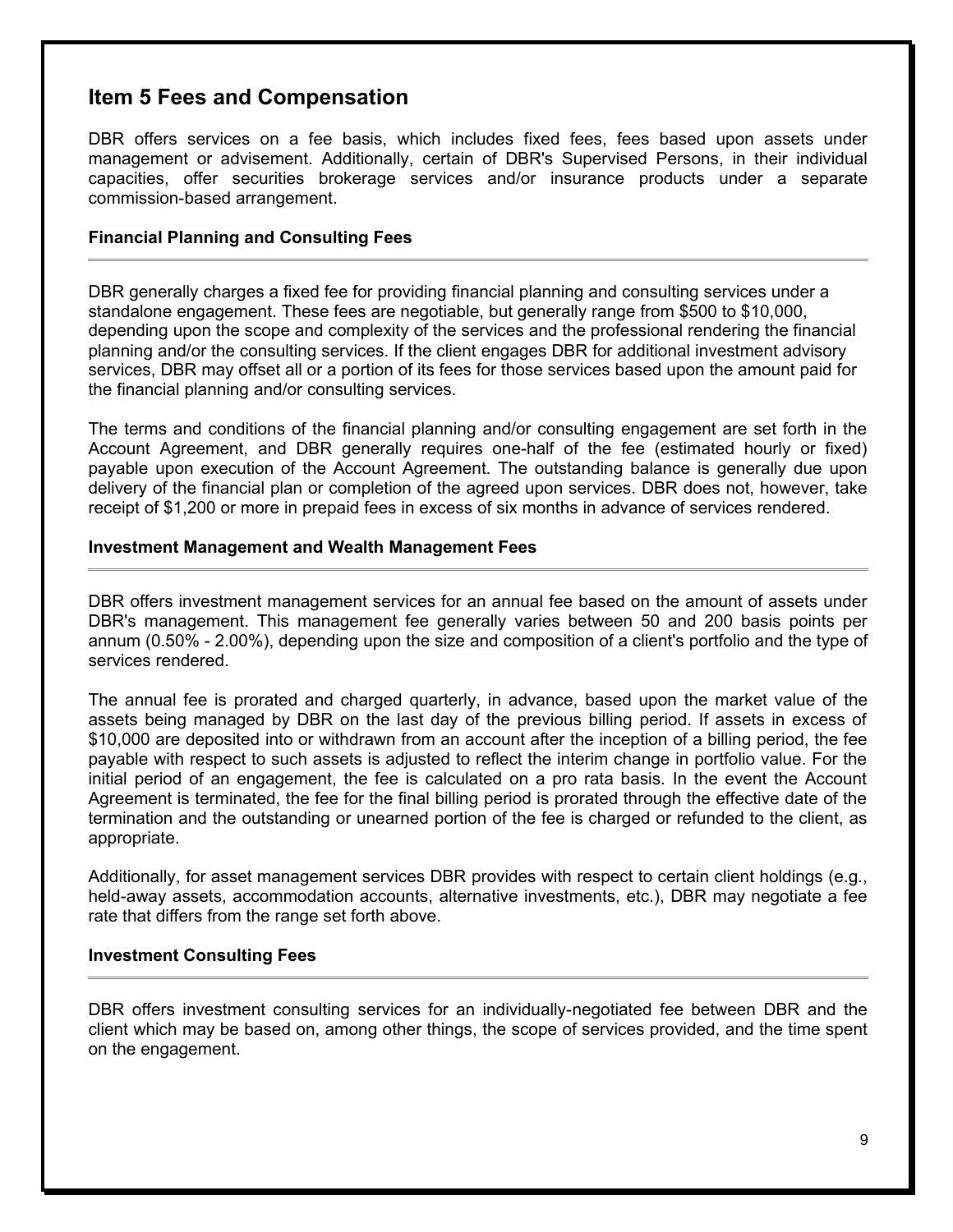#### **Retirement Plan Service Fees**

Fees for the Retirement Plan Services are as follows:

**Fee Type Fee Range** Assets Under Management 0.20% to 1.00% Flat Fee Negotiable Project Fee Negotiable

Depending upon the capabilities and requirements of the Plan's recordkeeper or custodian, DBR may collect its fees in arrears or in advance. Typically, Sponsors instruct the Plan's recordkeeper or custodian to automatically deduct DBR's fees from Plan assets; a Sponsor may also request that DBR send invoices directly to the Sponsor or recordkeeper/custodian. In some cases, a Sponsor may elect some combination of the two.

In determining the value of the Account for purposes of calculating any asset-based fees, DBR will rely upon the valuation of assets provided by the Plan's custodian or recordkeeper without independent verification. If, however, there are circumstances which, in DBR's judgment, render the custodian's valuation inappropriate, DBR will value securities in a manner determined in good faith by DBR to reflect fair market value. In all events, any such valuation will not be any guarantee of the market value of any of the assets in the Plan.

Unless otherwise agreed, no adjustments or refunds will be made in respect of any period for (i) appreciation or depreciation in the value of the Plan account during that period or (ii) any partial withdrawal of assets from the account during that period. If the Agreement is terminated, DBR will refund certain Fees to Sponsor to the extent provided in the Account Agreement. All fees shall be based on the total value of the assets in the account without regard to any debit balance.

Various vendors, product providers, distributors and others may provide non-monetary compensation by paying some expenses related to training and education, including travel expenses. DBR may receive payments to subsidize its own training programs. Certain vendors may invite Supervised Persons to participate in conferences or on-line training sessions or provide publications that may further their skills and knowledge. Some may occasionally provide representatives of DBR with gifts, meals and entertainment of reasonable value consistent with industry rules and regulations.

No increase in the Fees will be effective without prior written notice.

#### **Fee Discretion**

DBR may, in its sole discretion, negotiate a greater or lesser fee based upon certain criteria, such as anticipated future earning capacity, anticipated future additional assets, dollar amount of assets to be managed, related accounts, account composition, pre-existing/legacy client relationship, account retention and pro bono activities.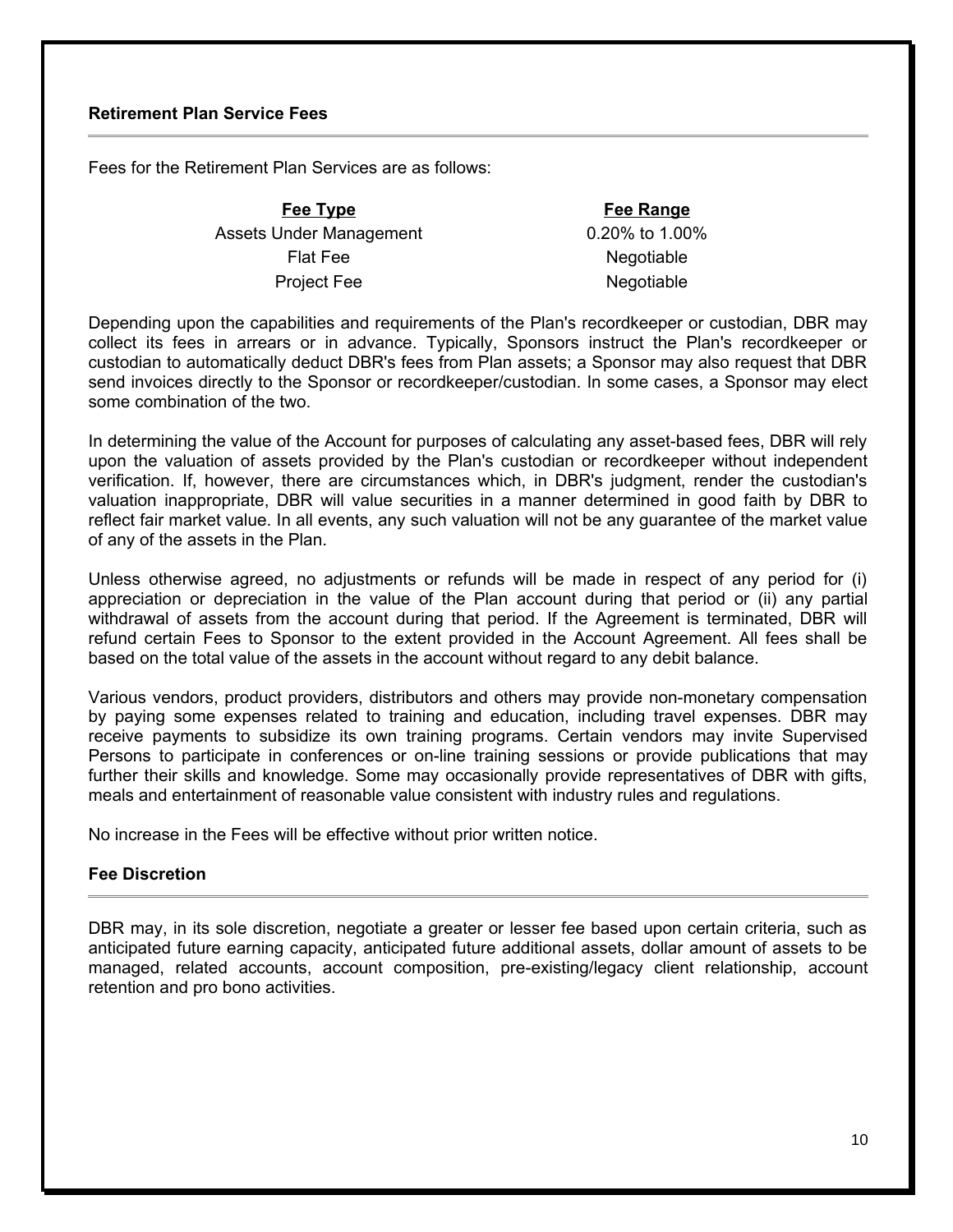#### **Minimum Account Requirements**

DBR does not impose a stated minimum fee or minimum portfolio value for starting and maintaining an investment management relationship; DBR does, however, impose a minimum fee requirement of \$600 for Retirement Plan Consulting Services. Certain Managers may, however, impose more restrictive account requirements and billing practices than DBR. In these instances, DBR may alter its corresponding account requirements and/or billing practices to accommodate those of the Managers.

#### **Additional Fees and Expenses**

In addition to the advisory fees paid to DBR, clients may also incur certain charges imposed by other third parties, such as broker-dealers, custodians, trust companies, banks and other financial institutions (collectively "Financial Institutions"). These additional charges may include securities brokerage commissions, transaction fees, custodial fees, fees charged by the Managers, margin costs, charges imposed directly by a mutual fund or ETF in a client's account, as disclosed in the fund's prospectus (e.g., fund management fees and other fund expenses), deferred sales charges, odd-lot differentials, transfer taxes, wire transfer and electronic fund fees, and other fees and taxes on brokerage accounts and securities transactions. DBR's brokerage practices are described at length in Item 12, below.

#### **Direct Fee Debit**

Clients generally provide DBR and/or certain Managers with the authority to directly debit their accounts for payment of the investment advisory fees. The Financial Institutions that act as the qualified custodian for client accounts, from which DBR retains the authority to directly deduct fees, have agreed to send statements to clients not less than quarterly detailing all account transactions, including any amounts paid to DBR and the Managers.

#### **Use of Margin**

In certain circumstances, DBR is authorized to use margin in the management of the client's investment portfolio. In these cases, the fee payable will be assessed net of margin such that the market value of the client's account and corresponding fee payable by the client to DBR will not be increased. Likewise, the fee payable for any retirement plan account (if based on assets under management) will be assessed net of any loans to plan participants.

#### **Account Additions and Withdrawals**

Clients can make additions to and withdrawals from their account at any time, subject to DBR's right to terminate an account. Additions may be in cash or securities provided that DBR reserves the right to liquidate any transferred securities or decline to accept particular securities into a client's account. Clients can withdraw account assets on notice to DBR, subject to the usual and customary securities settlement procedures. However, DBR designs its portfolios as long-term investments and the withdrawal of assets may impair the achievement of a client's investment objectives. DBR consults with its clients about the options and implications of transferring securities when appropriate. Clients are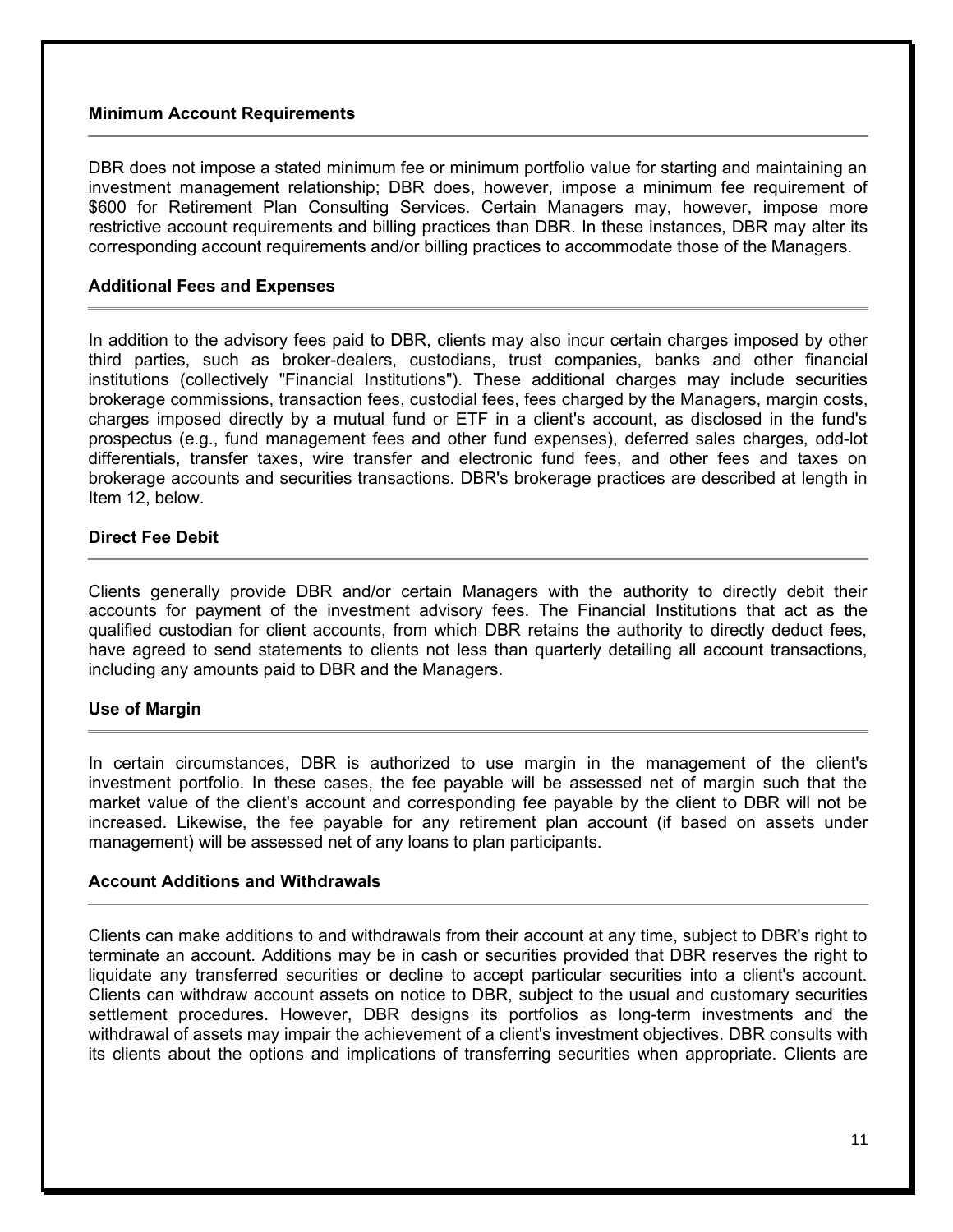advised that when transferred securities are liquidated, they may be subject to transaction fees, shortterm redemption fees, fees assessed at the mutual fund level (e.g., contingent deferred sales charges) and/or tax ramifications.

#### **Commissions and Sales Charges for Recommendations of Securities**

Clients can engage certain persons associated with DBR (but not DBR directly) to render securities brokerage services under a separate commission-based arrangement. Clients are under no obligation to engage such persons and may choose brokers or agents not affiliated with DBR.

Under this arrangement, DBR's Supervised Persons, in their individual capacities as registered representatives of Purshe Kaplan Sterling Investments, Inc. ("PKS"), provide securities brokerage services and implement securities transactions under a separate commission-based arrangement. Supervised Persons are entitled to a portion of the brokerage commissions paid to PKS, as well as a share of any ongoing distribution or service (trail) fees from the sale of mutual funds. Prior to effecting any transactions, clients are required to enter into a separate account agreement with PKS. A conflict of interest exists to the extent that a Supervised Person of DBR recommends the purchase or sale of securities through a brokerage relationship where that Supervised Person receives commissions or other additional compensation as a result of that recommendation (the "Brokerage Relationship"). DBR has procedures in place to ensure that any recommendations made by such Supervised Persons to engage in the Brokerage Relationship are in the best interest of that client. Because the Supervised Persons may receive compensation in connection with the sale of mutual funds in the Brokerage Relationship, a conflict of interest exists as such Supervised Persons have an incentive to recommend more expensive mutual fund share classes to clients where such Supervised Persons earn more compensation with respect to the sale of such mutual fund share classes. Clients should understand that the investments made in the Brokerage Relationship are not receiving advisory services from DBR. Therefore, DBR does not have a fiduciary duty over the Brokerage Relationship recommendations. For certain accounts covered by ERISA and such others that DBR, in its sole discretion, deems appropriate, DBR may provide its investment advisory services on a fee-offset basis. In this scenario, DBR may offset its fees by an amount equal to the aggregate commissions and 12b-1 fees earned by DBR's Supervised Persons in their individual capacities as registered representatives of PKS.

# **Item 6 Performance-Based Fees and Side-By-Side Management**

DBR does not provide advisory services to clients for a performance-based fee (i.e., a fee based on a share of capital gains or capital appreciation of a client's assets).

# **Item 7 Types of Clients**

DBR offers services to individuals, pension and profit-sharing plans (including defined benefit plans, defined contribution plans and other plans not subject to ERISA), trusts, estates, charitable organizations, investment advisers, insurance firms, corporations and business entities.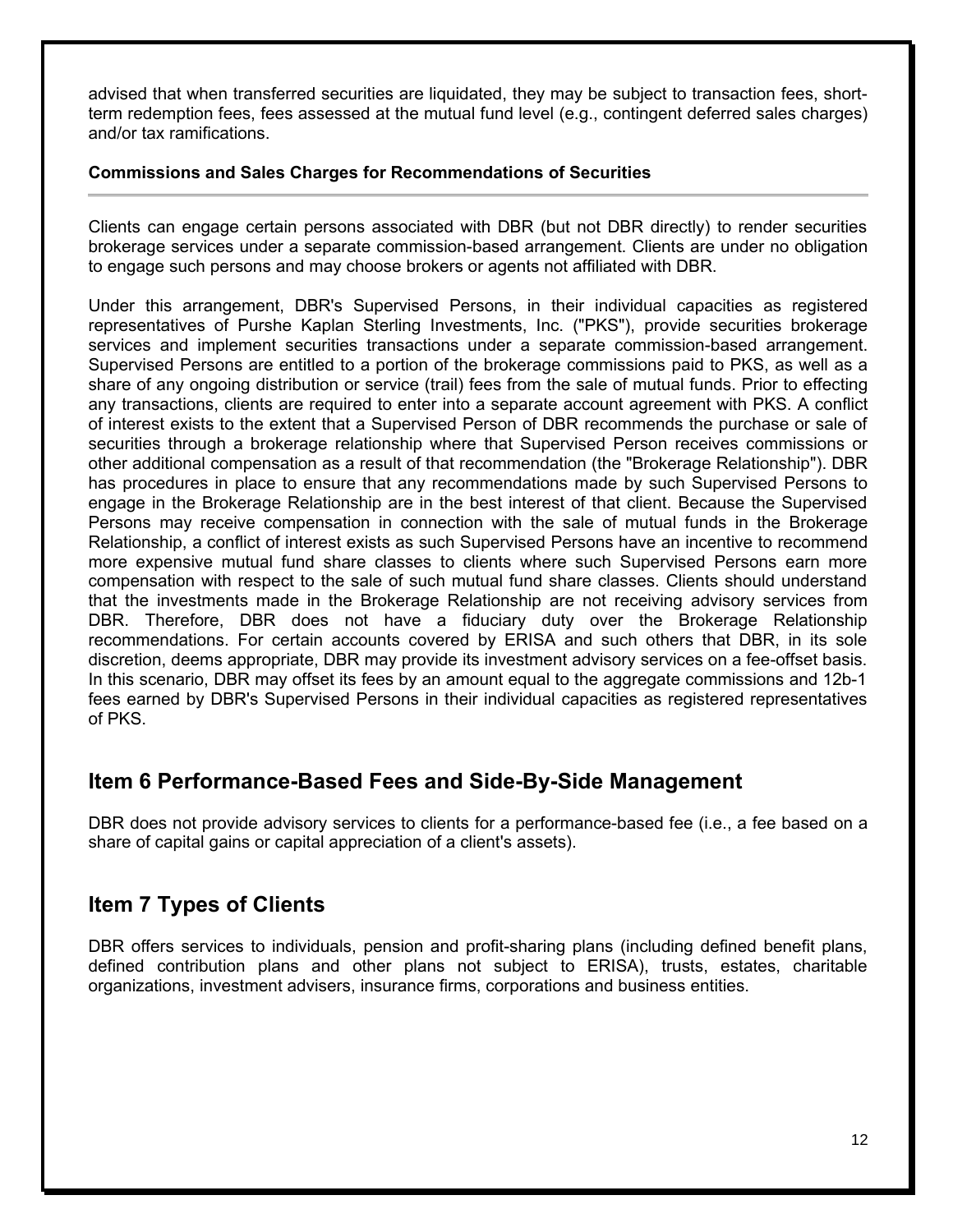# **Item 8 Methods of Analysis, Investment Strategies and Risk of Loss**

#### **Investment Strategies**

As previously noted, DBR manages client assets on a discretionary and non-discretionary basis. DBR primarily allocates client assets among various mutual funds, exchange-traded funds ("ETFs"), individual debt and equity securities, and Managers in accordance with their stated investment objectives.

DBR tailors its advisory services to the individual needs of clients. In doing so, DBR consults with clients initially and on an ongoing basis to develop an understanding of their risk tolerance, time horizon and other factors that may impact the clients' investment needs.

#### **Methods of Analysis**

DBR's primary methods of analysis are fundamental, technical and cyclical analysis.

Fundamental analysis involves the fundamental financial condition and competitive position of a company. DBR will analyze the financial condition, capabilities of management, earnings, new products and services, as well as the company's markets and position amongst its competitors in order to determine the recommendations made to clients. The primary risk in using fundamental analysis is that while the overall health and position of a company may be good, market conditions may negatively impact the security.

Technical analysis involves the analysis of past market data rather than specific company data in determining the recommendations made to clients. Technical analysis may involve the use of charts to identify market patterns and trends which may be based on investor sentiment rather than the fundamentals of the company. The primary risk in using technical analysis is that spotting historical trends may not help to predict such trends in the future. Even if the trend will eventually reoccur, there is no guarantee that DBR will be able to accurately predict such a reoccurrence.

Cyclical analysis is similar to technical analysis in that it involves the analysis of market conditions at a macro (entire market/economy) or micro (company specific) level, rather than the overall fundamental analysis of the health of the particular company that DBR is recommending. The risks with cyclical analysis are similar to those of technical analysis.

#### **Risk of Loss**

#### **Market Risks**

Investing involves risk, including the potential loss of principal, and all investors should be guided accordingly. The profitability of a significant portion of DBR's recommendations and/or investment decisions may depend to a great extent upon correctly assessing the future course of price movements of stocks, bonds and other asset classes. There can be no assurance that DBR will be able to predict those price movements accurately or capitalize on any such assumptions.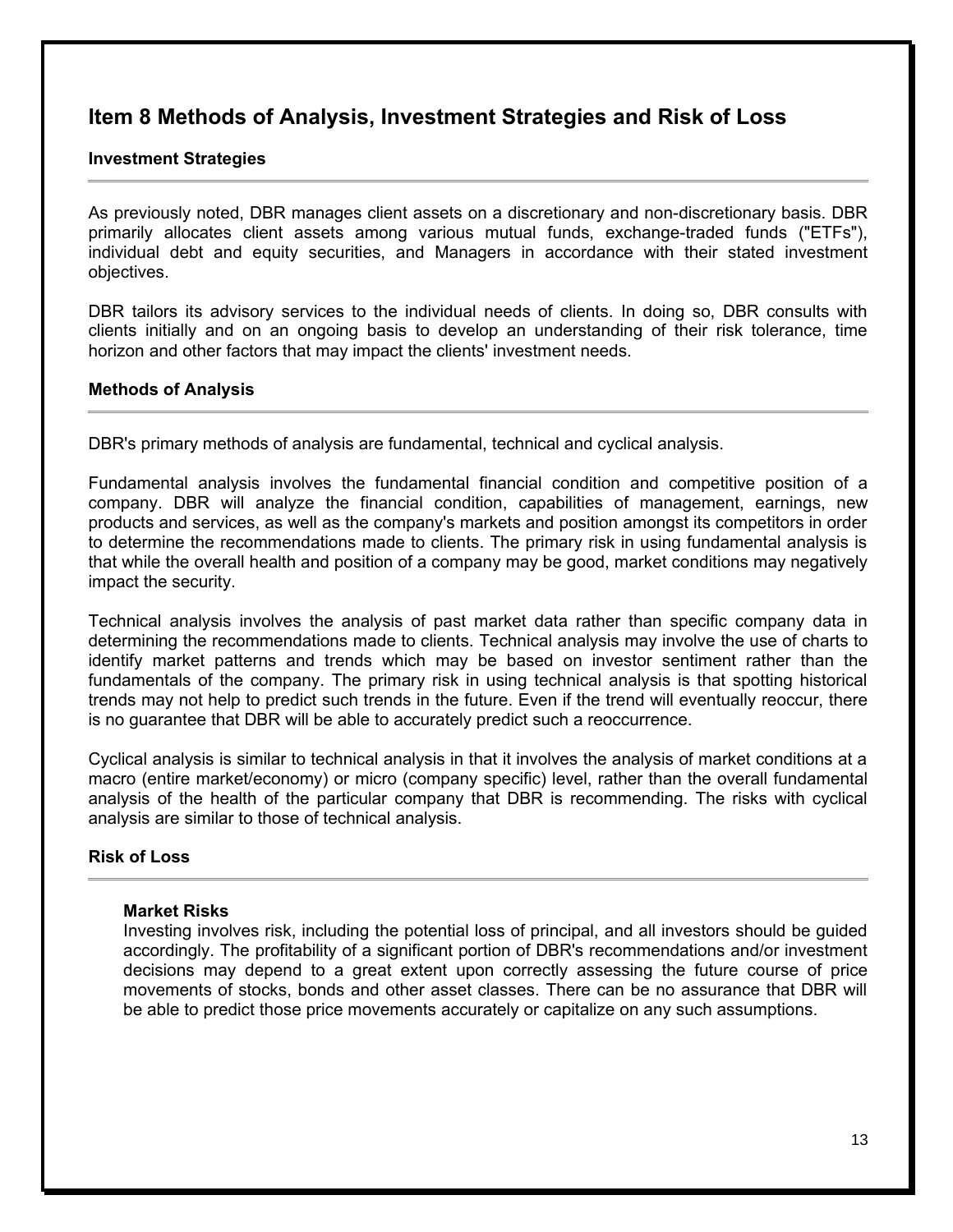#### **Volatility Risks**

The prices and values of investments can be highly volatile, and are influenced by, among other things, interest rates, general economic conditions, the condition of the financial markets, the financial condition of the issuers of such assets, changing supply and demand relationships, and programs and policies of governments.

#### **Cash Management Risks**

DBR may invest some of a client's assets temporarily in money market funds or other similar types of investments, during which time an advisory account may be prevented from achieving its investment objective.

#### **Equity-Related Securities and Instruments**

DBR may take long and short positions in common stocks of U.S. and non-U.S. issuers traded on national securities exchanges and over-the-counter markets. The value of equity securities varies in response to many factors. These factors include, without limitation, factors specific to an issuer and factors specific to the industry in which the issuer participates. Individual companies may report poor results or be negatively affected by industry and/or economic trends and developments, and the stock prices of such companies may suffer a decline in response. In addition, equity securities are subject to stock risk, which is the risk that stock prices historically rise and fall in periodic cycles. U.S. and foreign stock markets have experienced periods of substantial price volatility in the past and may do so again in the future. In addition, investments in small-capitalization, mid-capitalization and financially distressed companies may be subject to more abrupt or erratic price movements and may lack sufficient market liquidity, and these issuers often face greater business risks.

#### **Fixed Income Securities**

Fixed income securities are subject to the risk of the issuer's or a guarantor's inability to meet principal and interest payments on its obligations and to price volatility.

#### **Mutual Funds and ETFs**

An investment in a mutual fund or ETF involves risk, including the loss of principal. Mutual fund and ETF shareholders are necessarily subject to the risks stemming from the individual issuers of the fund's underlying portfolio securities. Such shareholders are also liable for taxes on any fundlevel capital gains, as mutual funds and ETFs are required by law to distribute capital gains in the event they sell securities for a profit that cannot be offset by a corresponding loss.

Shares of mutual funds are generally distributed and redeemed on an ongoing basis by the fund itself or a broker acting on its behalf. The trading price at which a share is transacted is equal to a fund's stated daily per share net asset value ("NAV"), plus any shareholders fees (e.g., sales loads, purchase fees, redemption fees). The per share NAV of a mutual fund is calculated at the end of each business day, although the actual NAV fluctuates with intraday changes to the market value of the fund's holdings. The trading prices of a mutual fund's shares may differ significantly from the NAV during periods of market volatility, which may, among other factors, lead to the mutual fund's shares trading at a premium or discount to actual NAV.

Shares of ETFs are listed on securities exchanges and transacted at negotiated prices in the secondary market. Generally, ETF shares trade at or near their most recent NAV, which is generally calculated at least once daily for indexed based ETFs and potentially more frequently for actively managed ETFs. However, certain inefficiencies may cause the shares to trade at a premium or discount to their pro rata NAV. There is also no guarantee that an active secondary market for such shares will develop or continue to exist. Generally, an ETF only redeems shares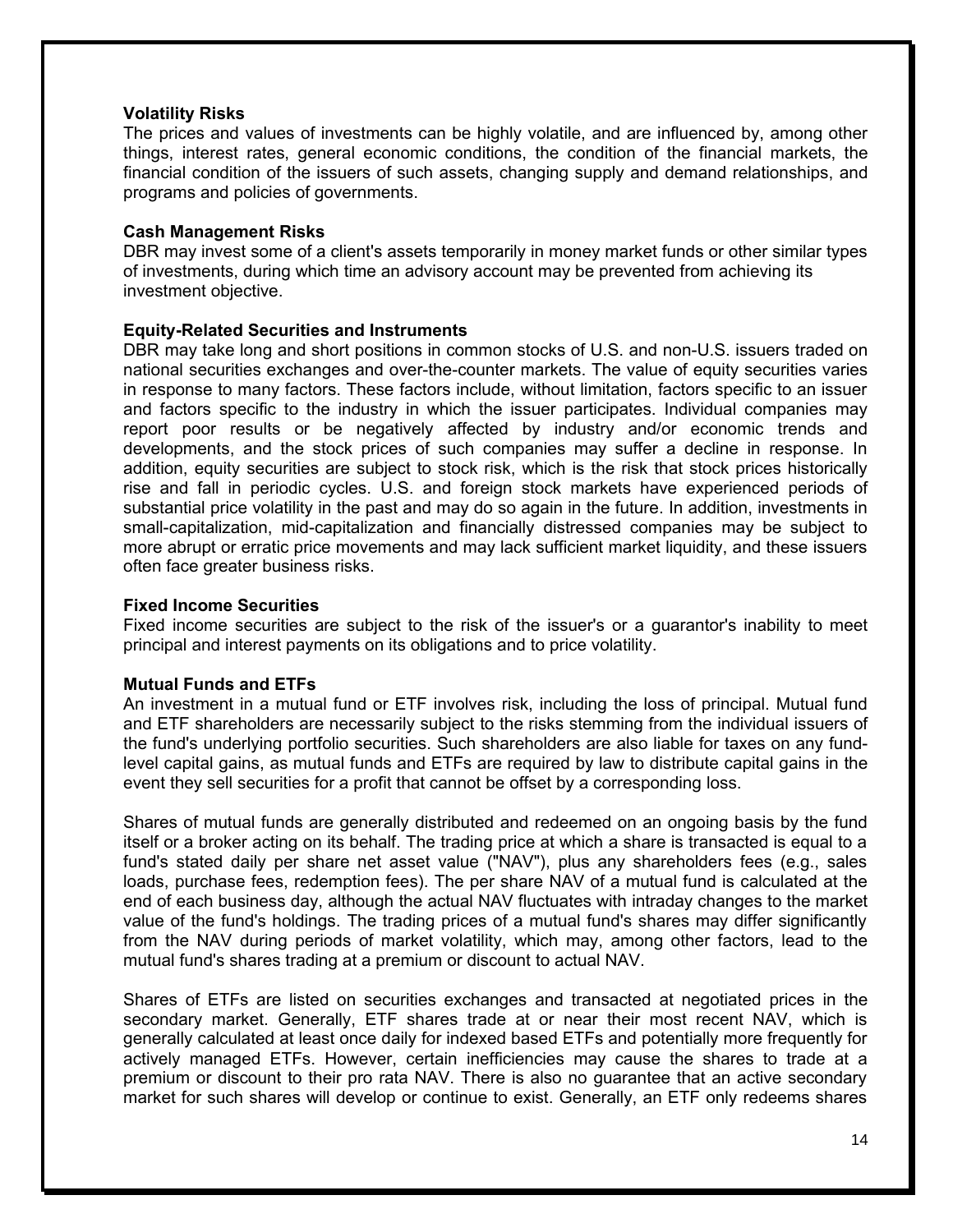when aggregated as creation units (usually 20,000 shares or more). Therefore, if a liquid secondary market ceases to exist for shares of a particular ETF, a shareholder may have no way to dispose of such shares.

#### **Use of Managers**

As stated above, DBR may select certain Managers to manage a portion of its clients' assets. In these situations, DBR continues to conduct ongoing due diligence of such managers, but such recommendations rely to a great extent on the Managers' ability to successfully implement their investment strategies. In addition, DBR generally may not have the ability to supervise the Managers on a day-to-day basis.

# **Item 9 Disciplinary Information**

DBR has not been involved in any legal or disciplinary events that are material to a client's evaluation of its advisory business or the integrity of its management.

# **Item 10 Other Financial Industry Activities and Affiliations**

This item requires investment advisers to disclose certain financial industry activities and affiliations.

#### **Registered Representatives of a Broker/Dealer**

Certain of DBR's Supervised Persons are registered representatives of PKS and provide clients with securities brokerage services under a separate commission-based arrangement. This arrangement is described at length in Item 5.

#### **Licensed Insurance Agents**

Certain of DBR's Supervised Persons are also licensed insurance agents and offer certain insurance products on a fully-disclosed commissionable basis. A conflict of interest exists to the extent that DBR recommends the purchase of insurance products where its Supervised Persons are entitled to insurance commissions or other additional compensation. DBR has procedures in place whereby it seeks to ensure that all recommendations are made in its clients' best interest regardless of any such affiliations.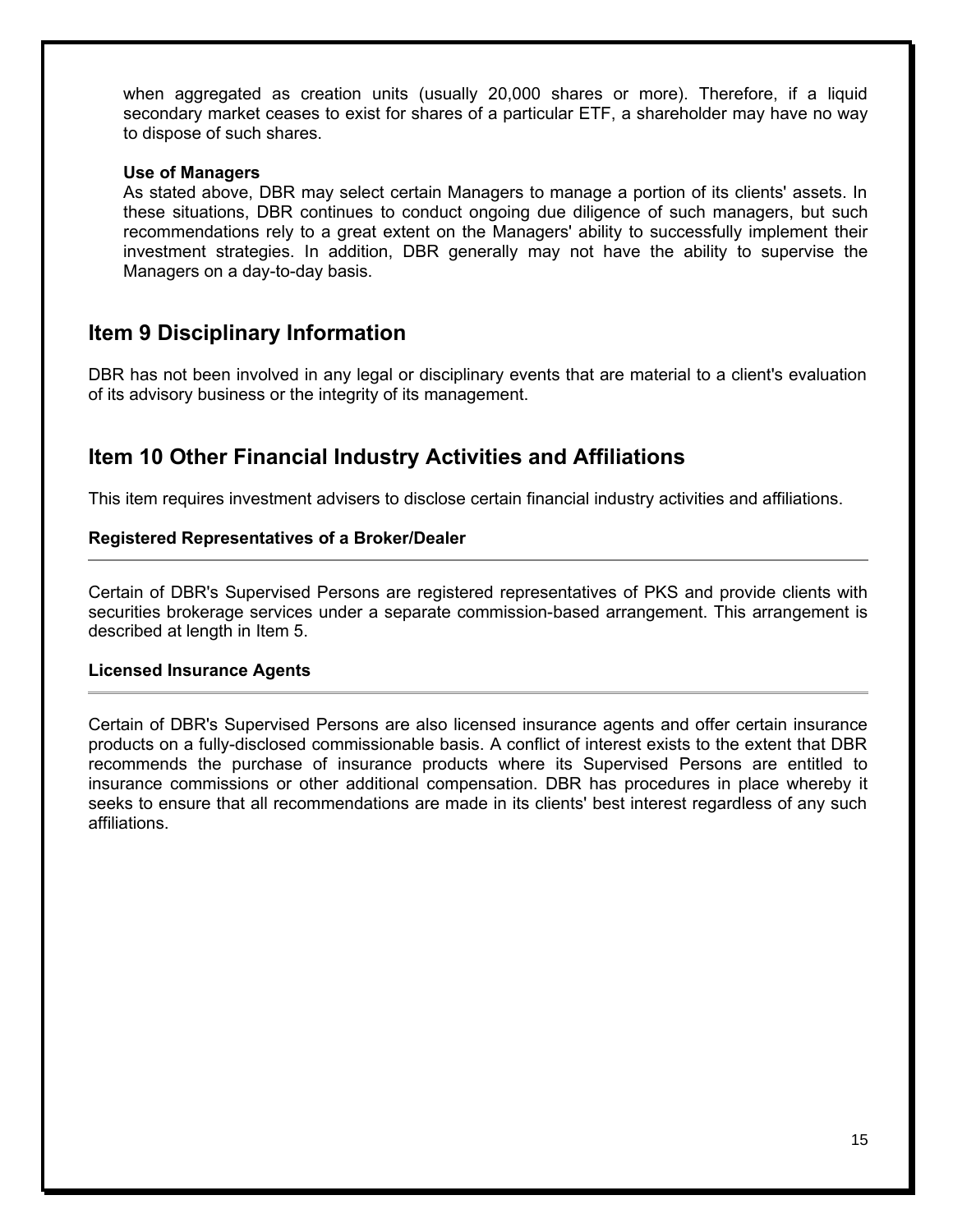#### **Relationship with Dynasty Financial Partners, LLC**

DBR maintains a business relationship with Dynasty Financial Partners, LLC ("Dynasty"), which provides DBR with operational and back office support including access to a network of service providers. Through the Dynasty network of service providers, DBR has access to trading technology, transition support, reporting, custody, brokerage, investments, compliance and other related services. DBR may also engage and/or recommend Dynasty's subsidiary, Dynasty Wealth Management LLC, a registered investment adviser, to clients for certain outsourced investment services, such as separate account management, asset allocation strategies and externally managed investment programs. While DBR believes this open architecture structure for both operational and investment services best serves the interests of its advisory clients, this relationship presents certain conflicts of interest due to the fact that Dynasty retains a portion of the platform or other third party fees paid by DBR or clients for the services referenced above. In light of the foregoing, DBR seeks at all times to ensure that any material conflicts are addressed on a fully-disclosed basis and are handled in a manner that is aligned with its clients' best interests. DBR does not receive any portion of the fees paid directly to Dynasty, its affiliates or the service providers made available through Dynasty's platform. In addition, DBR reviews all such relationships, including the service providers engaged through Dynasty, on an ongoing basis in an effort to ensure clients are receiving competitive rates in relation to the quality and scope of the services provided.

#### **Relationship with Dynasty Capital Strategies, LLC**

DBR has entered into a Revenue Participation Note (the "Note") with Dynasty Capital Strategies, LLC whereby Dynasty Capital Strategies, LLC will provide DBR with financing in exchange for a share of DBR's future revenues. On or after the fifth anniversary of the issue date of the Note, DBR has the right to repurchase the "revenue share" in exchange for the repayment of principal and interest on the Note. The repayment of principal and interest on the Note will also be triggered upon the occurrence of an event of default, which includes, among other things, DBR's failure to maintain its status in good standing as a member of the Dynasty Network. As a result of this arrangement, a conflict of interest exists as DBR has an incentive to continue utilizing Dynasty's services.

# **Item 11 Code of Ethics, Participation or Interest in Client Transactions and Personal Trading**

DBR has adopted a code of ethics in compliance with applicable securities laws ("Code of Ethics") that sets forth the standards of conduct expected of its Supervised Persons. The Code of Ethics contains written policies reasonably designed to prevent certain unlawful practices such as the use of material non-public information by DBR or any of its Supervised Persons and the trading by the same of securities ahead of clients in order to take advantage of pending orders.

The Code of Ethics also requires certain of DBR's personnel to report their personal securities holdings and transactions and obtain pre-approval of certain investments (e.g., initial public offerings, limited offerings). However, DBR's Supervised Persons are permitted to buy or sell securities that it also recommends to clients if done in a fair and equitable manner that is consistent with DBR's policies and procedures. This Code of Ethics has been established recognizing that some securities trade in sufficiently broad markets to permit transactions by certain personnel to be completed without any appreciable impact on the markets of such securities. Therefore, under limited circumstances, exceptions may be made to the policies stated below.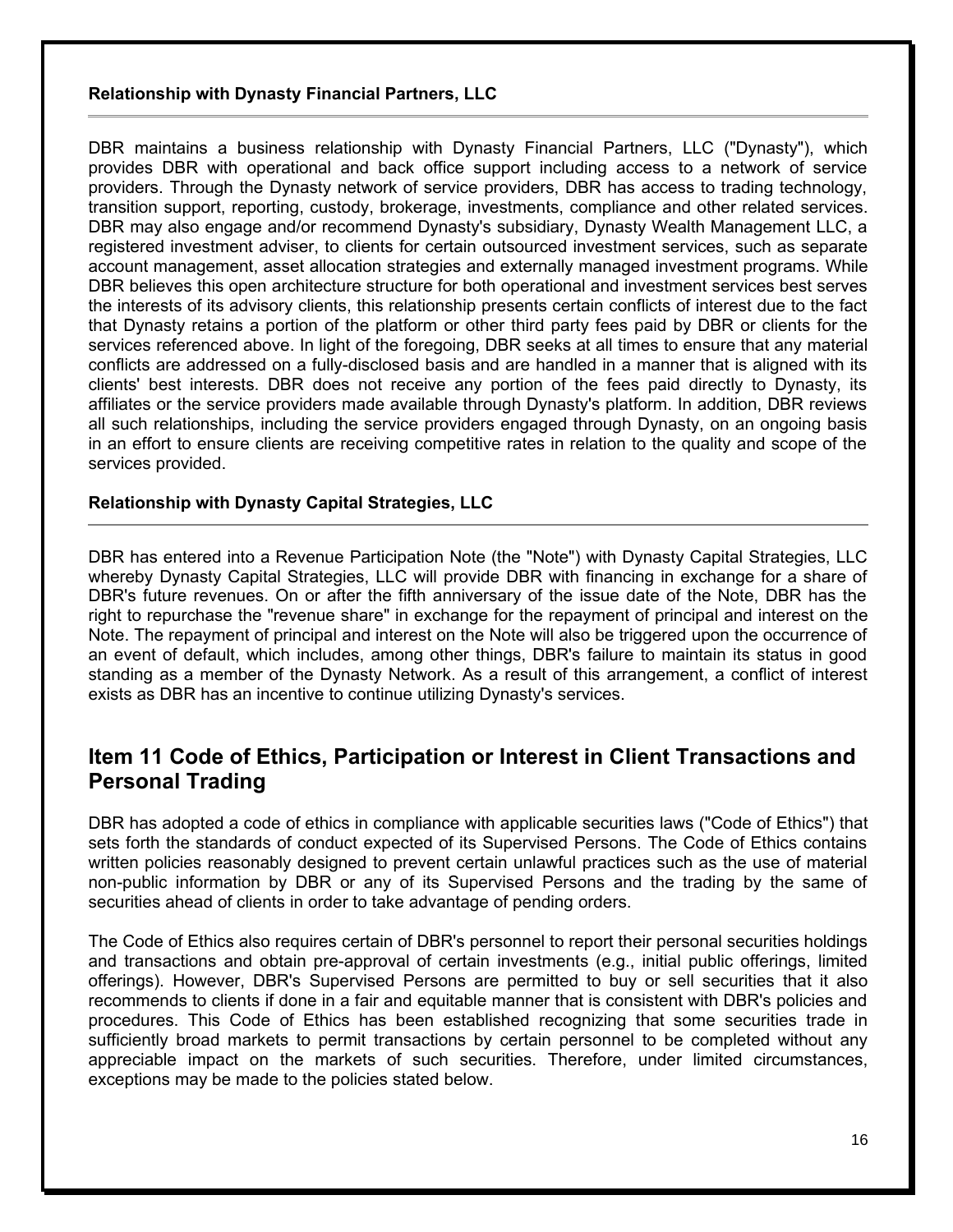When DBR is engaging in or considering a transaction in any security on behalf of a client, no Supervised Person will access to this information may knowingly effect for themselves or for their immediate family (i.e., spouse, minor children and adults living in the same household) a transaction in that security unless:

- the transaction has been completed:
- the transaction for the Supervised Person is completed as part of a batch trade with clients; or
- a decision has been made not to engage in the transaction for the client.

These requirements are not applicable to: (i) direct obligations of the Government of the United States; (ii) money market instruments, bankers' acceptances, bank certificates of deposit, commercial paper, repurchase agreements and other high quality short-term debt instruments, including repurchase agreements; (iii) shares issued by open-end mutual funds or money market funds; and (iv) shares issued by unit investment trusts that are invested exclusively in one or more open-end mutual funds.

Clients and prospective clients can contact DBR to request a copy of its Code of Ethics.

# **Item 12 Brokerage Practices**

#### **Recommendation of Broker/Dealers for Client Transactions**

DBR recommends that clients utilize the custody, brokerage and clearing services of Schwab Advisor Services<sup>TM</sup> ("Schwab") for investment management accounts. Factors which DBR considers in recommending Schwab or any other broker-dealer to clients include their respective financial strength, reputation, execution, pricing, research and service. Schwab enables DBR to obtain many mutual funds without transaction charges and other securities at nominal transaction charges. The commissions and/or transaction fees charged by Schwab may be higher or lower than those charged by other Financial Institutions. With respect to retirement plans, DBR may recommend that a plan use a certain retirement plan platform or service provider, such as a recordkeeper, administrator or brokerdealer (other than Schwab), based upon the particular needs of that plan.

The commissions paid by DBR's clients to Schwab comply with DBR's duty to obtain "best execution." Clients may pay commissions that are higher than another qualified Financial Institution might charge to effect the same transaction where DBR determines that the commissions are reasonable in relation to the value of the brokerage and research services received. In seeking best execution, the determinative factor is not the lowest possible cost, but whether the transaction represents the best qualitative execution, taking into consideration the full range of a Financial Institution's services, including among others, the value of research provided, execution capability, commission rates and responsiveness. DBR seeks competitive rates but may not necessarily obtain the lowest possible commission rates for client transactions.

Transactions may be cleared through other broker-dealers with whom DBR and its custodians have entered into agreements for prime brokerage clearing services. Should an account make use of prime brokerage, the Client may be required to sign an additional agreement, and additional fees are likely to be charged.

Consistent with obtaining best execution, brokerage transactions can be directed to certain broker/dealers in return for investment research products and/or services which assist DBR in its investment decision-making process. Such research generally will be used to service all of DBR's clients, but brokerage commissions paid by one client may be used to pay for research that is not used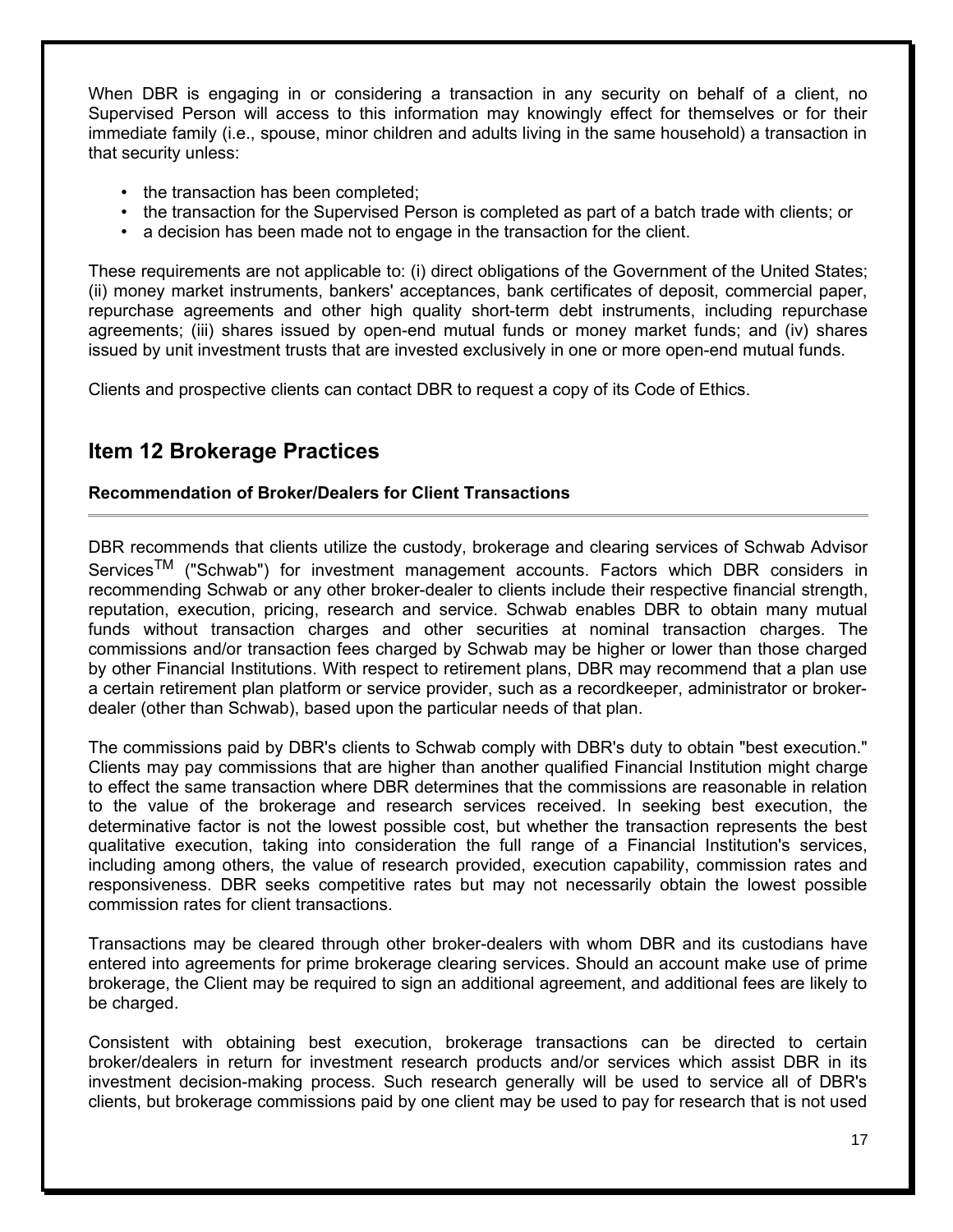in managing that client's portfolio. The receipt of investment research products and/or services as well as the allocation of the benefit of such investment research products and/or services poses a conflict of interest because DBR does not have to produce or pay for the products or services.

DBR periodically and systematically reviews its policies and procedures regarding its recommendation of Financial Institutions in light of its duty to obtain best execution.

#### **Software and Support Provided by Financial Institutions**

Schwab provides DBR and its clients with access to its institutional brokerage, trading, custody, reporting and related services. Schwab also makes available various support services. Some of those services help DBR manage or administer its clients' accounts while others help DBR manage its business. Schwab's support services are generally available on an unsolicited basis and at no charge to DBR as long DBR keeps a total of at least \$300 million of its clients' assets in accounts at Schwab. If DBR has less than \$300 million in client assets at Schwab, Schwab may discontinue offering such support services. Here is a more detailed description of Schwab's support services:

#### **Services that Benefit DBR's Clients**

Schwab's institutional brokerage services include access to a broad range of investment products, execution of securities transactions, and custody of client assets. The investment products available through Schwab include some to which DBR might not otherwise have access or that would require a significantly higher minimum initial investment by DBR's clients. Schwab's services described in this paragraph broadly benefit clients and their accounts.

#### **Services that May Not Directly Benefit DBR's Clients**

Schwab also makes available to DBR other products and services that benefit DBR but may not directly benefit client accounts. These products and services assist DBR in managing and administering clients' accounts. They include investment research, both Schwab's own and that of third parties. DBR may use this research to service all or some substantial number of our clients' accounts, including accounts not maintained at Schwab. In addition to investment research, Schwab also makes available software and other technology that:

- provides access to client account data (such as duplicate trade confirmations and account statements);
- facilitates trade execution and allocate aggregated trade orders for multiple client accounts;
- provides pricing and other market data;
- facilitates payment of our fees from clients' accounts; and
- assists with back-office functions, recordkeeping and client reporting.

#### **Services that Generally Benefit Only DBR**

Schwab also offers other services intended to help DBR manage and further develop its business enterprise. These services include:

- educational conferences and events
- technology, compliance, legal, and business consulting;
- publications and conferences on practice management and business succession; and
- access to employee benefits providers, human capital consultants and insurance providers.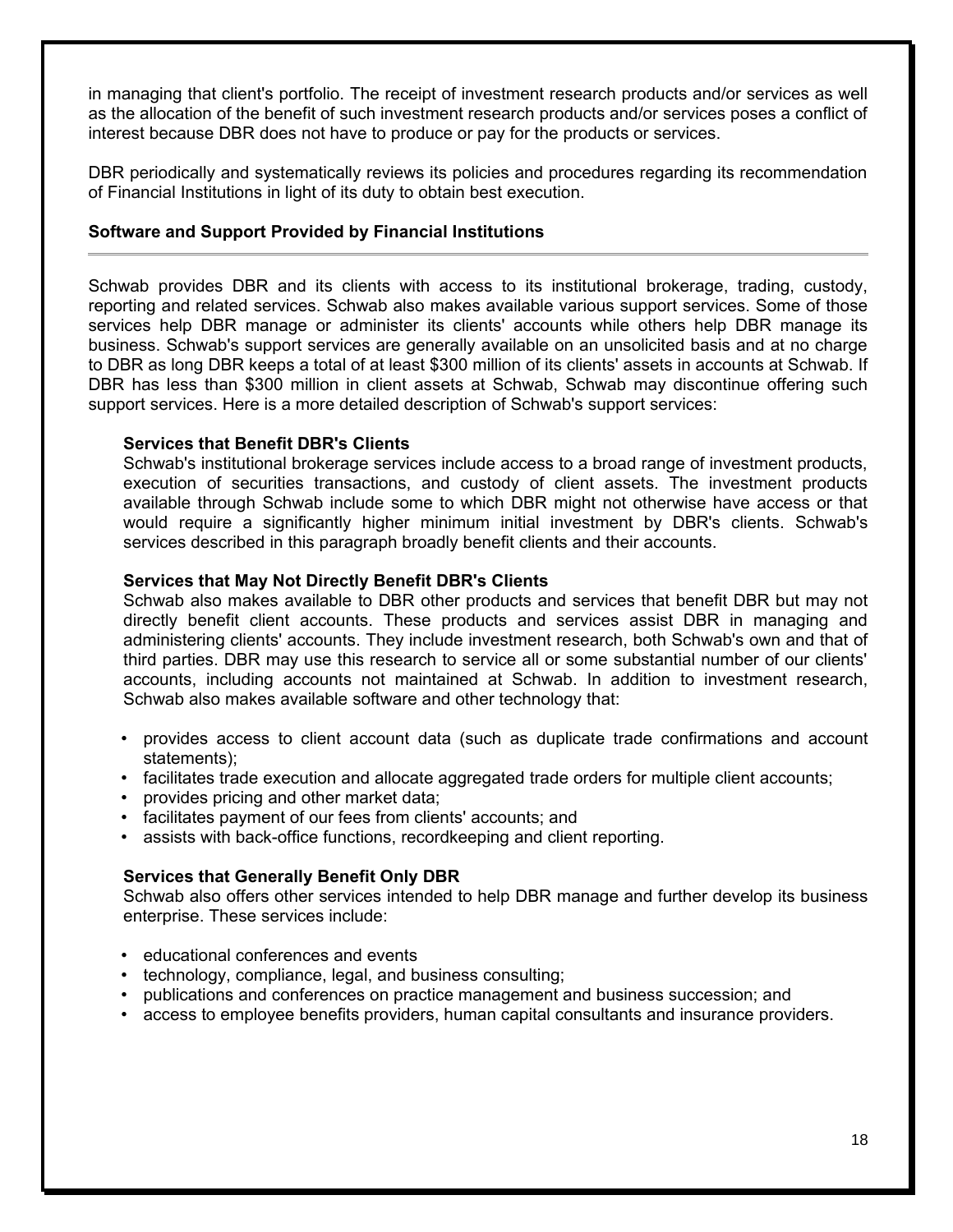Schwab may provide some of these services itself. In other cases, it will arrange for third-party vendors to provide the services to DBR. Schwab may also discount or waive its fees for some of these services or pay all or a part of a third party's fees. Schwab may also provide DBR with other benefits such as occasional business entertainment of DBR's personnel.

#### **DBR's Interest in Schwab's Services**

The availability of certain of these services from Schwab benefits DBR because DBR does not have to produce or purchase them. DBR does not have to pay for Schwab's services so long as it keeps a total of at least \$300 million of client assets in accounts at Schwab. Beyond that, these services are not contingent upon DBR committing any specific amount of business to Schwab in trading commissions or assets in custody. The \$300 million minimum gives DBR an incentive to recommend that clients maintain accounts with Schwab based on DBR's interest in receiving Schwab's services that benefit its business rather than based client's interest in receiving the best value in custody services and the most favorable execution of transactions. This is a conflict of interest. DBR believes, however, that its selection of Schwab as custodian and broker is in the best interests of its clients. This determination is primarily supported by the scope, quality and price of Schwab's services and not Schwab's services that benefit only DBR.

All services and benefits provided by Schwab and other Financial Institutions in connection with or relating to retirement plans are disclosed to Plan Sponsors in accordance with applicable ERISA requirements.

#### **Brokerage for Client Referrals**

DBR does not consider, in selecting or recommending broker/dealers, whether DBR receives client referrals from the Financial Institutions or other third party.

#### **Directed Brokerage**

The client may direct DBR to use a particular Financial Institution to execute some or all transactions for the client. In that case, the client will negotiate terms and arrangements for the account with that Financial Institution and DBR will not seek better execution services or prices from other Financial Institutions or be able to "batch" client transactions for execution through other Financial Institutions with orders for other accounts managed by DBR (as described above). As a result, the client may pay higher commissions or other transaction costs, greater spreads or may receive less favorable net prices, on transactions for the account than would otherwise be the case. Subject to its duty of best execution, DBR may decline a client's request to direct brokerage if, in DBR's sole discretion, such directed brokerage arrangements would result in additional operational difficulties or violate restrictions imposed by other broker-dealers.

#### **Commissions or Sales Charges for Recommendations of Securities**

As discussed above, certain Supervised Persons in their respective individual capacities are registered representatives of PKS. These Supervised Persons are subject to FINRA rules which restrict registered representatives from conducting securities transactions away from their broker-dealer unless PKS provides written consent. Therefore, clients are advised that certain Supervised Persons are restricted to conducting securities transactions through PKS if they have not secured written consent from PKS to execute securities transactions through a different broker-dealer. Absent such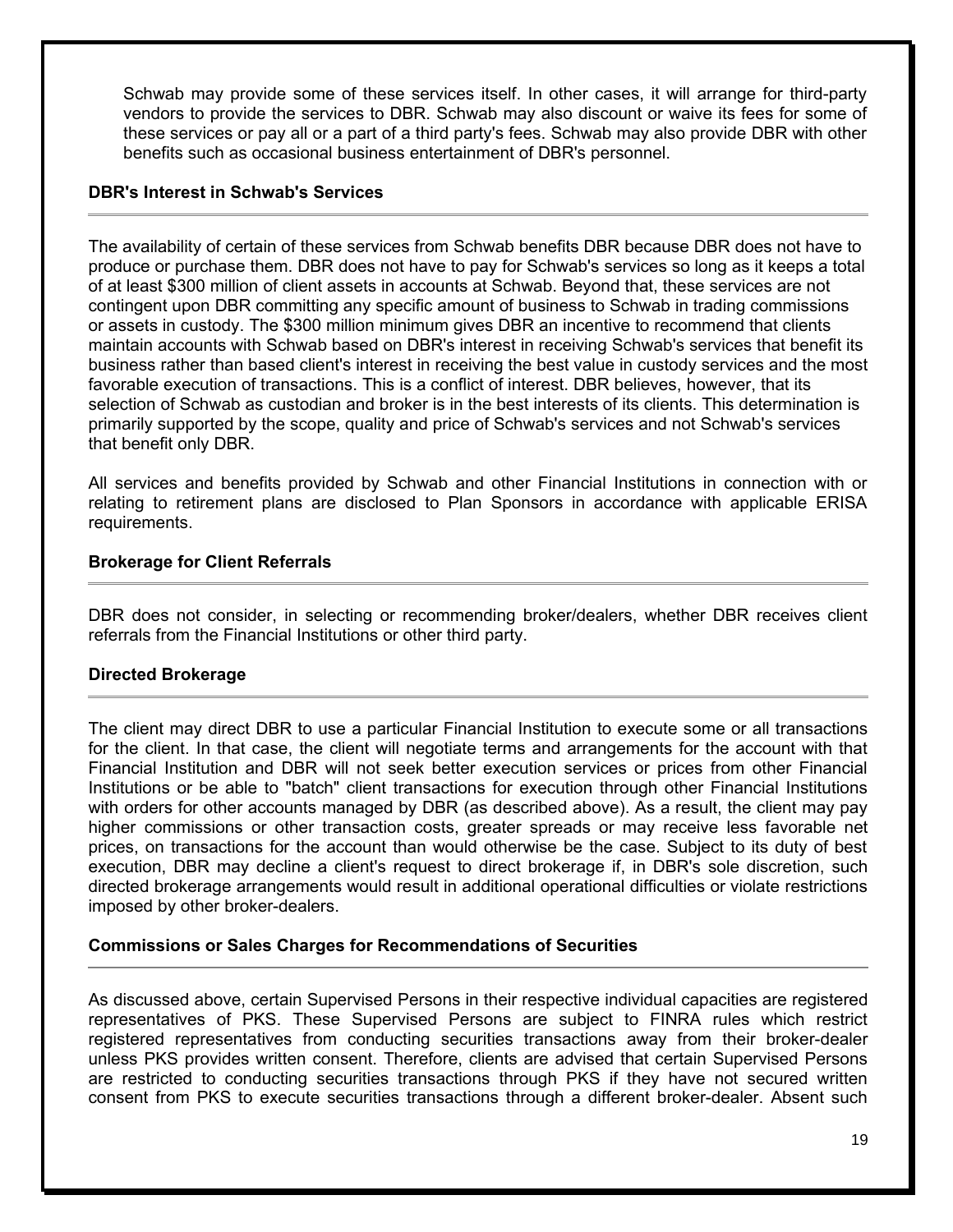written consent or separation from PKS, these Supervised Persons are prohibited from executing securities transactions through any broker-dealer other than PKS under its internal supervisory policies. DBR is cognizant of its duty to obtain best execution and has implemented policies and procedures reasonably designed in such pursuit.

#### **Trade Aggregation**

Transactions for each client generally will be effected independently, unless DBR decides to purchase or sell the same securities for several clients at approximately the same time. DBR may (but is not obligated to) combine or "batch" such orders to obtain best execution, to negotiate more favorable commission rates or to allocate equitably among DBR's clients differences in prices and commissions or other transaction costs that might not have been obtained had such orders been placed independently. Under this procedure, transactions will generally be averaged as to price and allocated among DBR's clients pro rata to the purchase and sale orders placed for each client on any given day. To the extent that DBR determines to aggregate client orders for the purchase or sale of securities, including securities in which DBR's Supervised Persons may invest, DBR does so in accordance with applicable law and the rules and guidance provided by the SEC. DBR does not receive any additional compensation or remuneration as a result of the aggregation.

In the event that DBR determines that a prorated allocation is not appropriate under the particular circumstances, the allocation will be made based upon other relevant factors, which may include: (i) when only a small percentage of the order is executed, shares are allocated to the account with the smallest order or the smallest position or to an account that is out of line with respect to security or sector weightings relative to other portfolios, with similar mandates; (ii) allocations are given to one account when such account has limitations in its investment guidelines which prohibit it from purchasing other securities which are expected to produce similar investment results and can be purchased by other accounts; (iii) if an account reaches an investment guideline limit and cannot participate in an allocation, shares are reallocated to other accounts (this may be due to unforeseen changes in an account's assets after an order is placed); (iv) with respect to sale allocations, allocations are given to accounts low in cash; (v) in cases when a pro rata allocation of a potential execution would result in a de minimis allocation in one or more accounts, DBR excludes the account(s) from the allocation; the transactions are executed on a pro rata basis among the remaining accounts; or (vi) in cases where a small proportion of an order is executed in all accounts, shares are allocated to one or more accounts on a random basis.

# **Item 13 Review of Accounts**

#### **Account Reviews**

DBR monitors client portfolios on a continuous and ongoing basis while regular account reviews are conducted at least annually; account reviews for retirement plan accounts are conducted at least semiannually or, in each case, more frequently upon request by the client or as market conditions warrant. Such reviews are conducted by DBR's investment adviser representatives. All investment advisory clients are encouraged to discuss their needs, goals and objectives with DBR and to keep DBR informed of any changes thereto.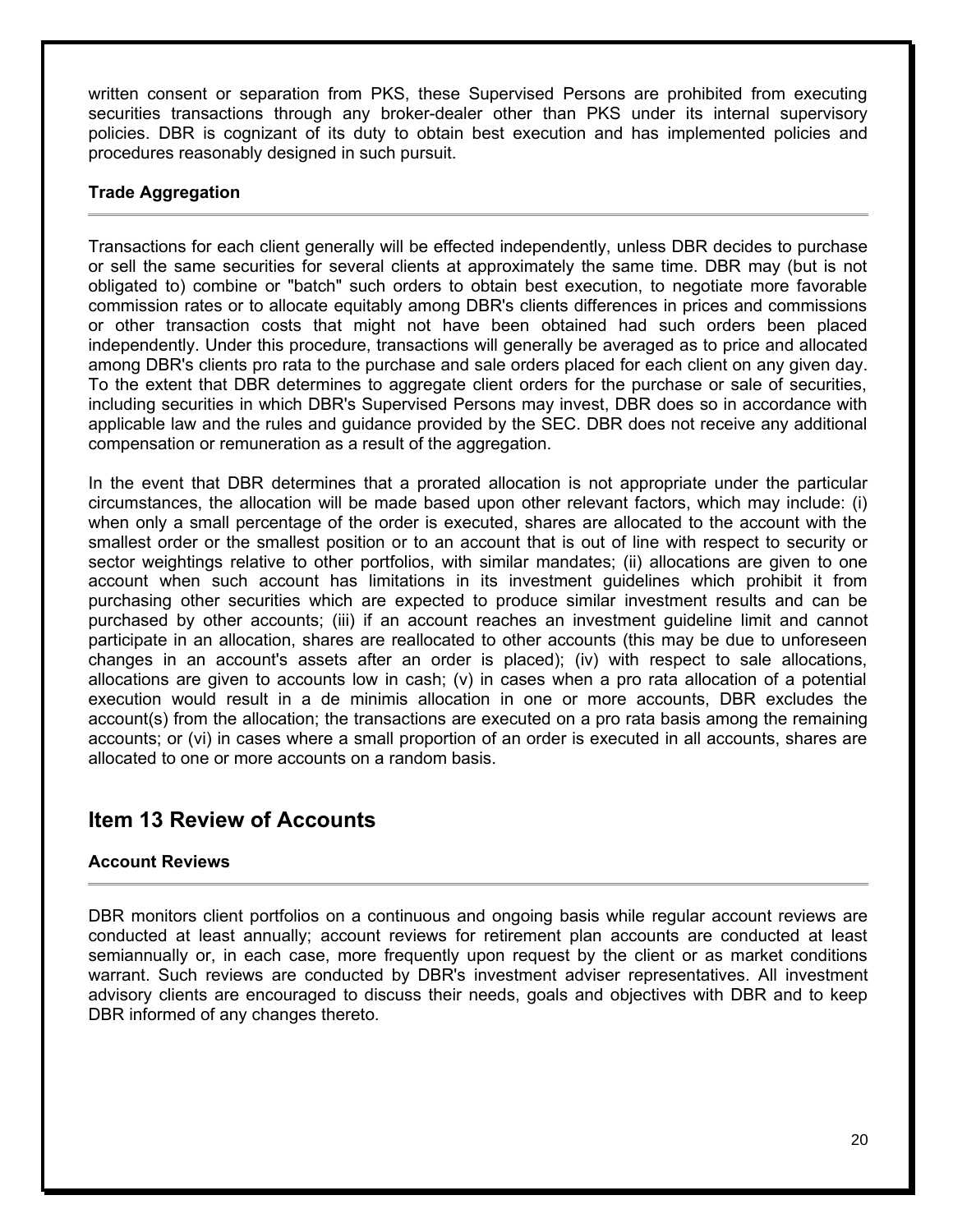#### **Account Statements and Reports**

Clients are provided with transaction confirmation notices and regular summary account statements directly from the Financial Institutions where their assets are custodied. From time to time or as otherwise requested, clients may also receive written or electronic reports from DBR and/or an outside service provider, which contain certain account and/or market-related information, such as an inventory of account holdings or account performance. Clients should compare the account statements they receive from their custodian with any documents or reports they receive from DBR or an outside service provider.

# **Item 14 Client Referrals and Other Compensation**

DBR does not currently provide compensation to any third-party solicitors for client referrals.

### **Item 15 Custody**

DBR's Agreement and/or the separate agreement with any Financial Institution generally authorize DBR to debit client accounts for payment of DBR's fees and to directly remit those funds to DBR in accordance with applicable custody rules. Schwab, which acts as the qualified custodian for substantially all (non-retirement plan) client accounts, and which has been authorized to directly debit advisory fees, has agreed to send statements to clients not less than quarterly detailing all account transactions, including any amounts paid to DBR.

With respect to retirement plan accounts, the Sponsor is responsible for selecting the Financial Institution to serve as custodian for Plan assets. DBR may assist the Sponsor in making that selection, but the resulting custodial arrangement is solely between that Financial Institution and the Sponsor. The custodians selected by each Sponsor have agreed to send statements to clients not less than quarterly detailing all retirement plan account transactions, including any amounts paid to DBR.

# **Item 16 Investment Discretion**

DBR has authority to exercise discretion with respect to assets in client accounts, including, upon a Sponsor's request, those assets in certain retirement plan clients. DBR is considered to exercise investment discretion over a client's account if it can effect and/or direct transactions in client accounts without first seeking their consent. DBR is given this authority under the Account Agreement. Clients can request a limitation on this authority (such as certain securities not to be bought or sold).

DBR takes discretion over the following activities:

- The securities to be purchased or sold;
- The amount of securities to be purchased or sold;
- When transactions are made; and
- The Managers to be hired or fired.